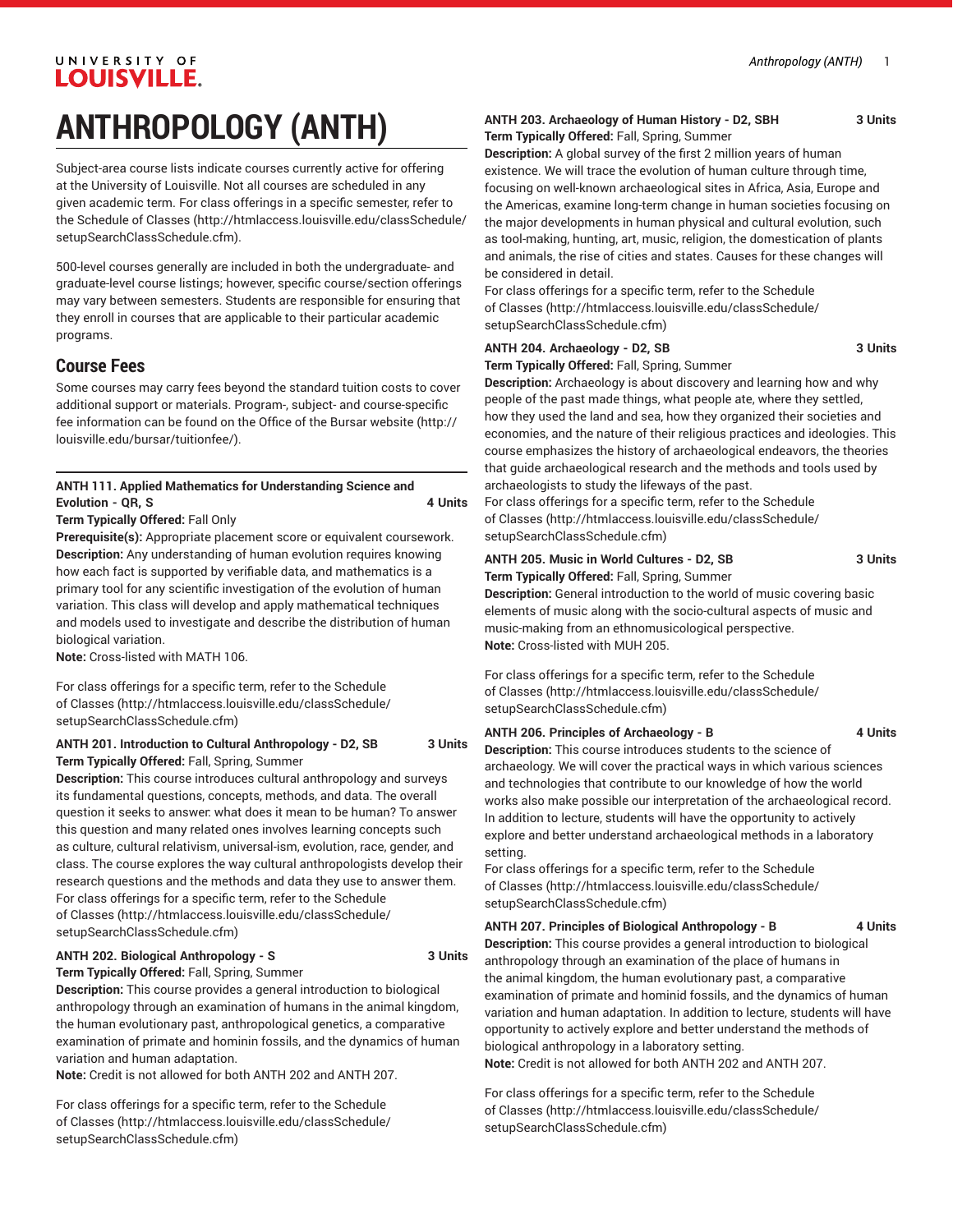#### **ANTH 252. People and Their Food-SBD2 - D2, SB 3 Units Term Typically Offered:** Fall Only

**Description:** Everyone eats but we eat such different things. This course examines the reasons why, across the globe, we meet our common nutritional needs in so many different ways. We explore food and foodways as products of soil, politics, and culture. For class offerings for a specific term, refer to the [Schedule](http://htmlaccess.louisville.edu/classSchedule/setupSearchClassSchedule.cfm) [of Classes \(http://htmlaccess.louisville.edu/classSchedule/](http://htmlaccess.louisville.edu/classSchedule/setupSearchClassSchedule.cfm) [setupSearchClassSchedule.cfm\)](http://htmlaccess.louisville.edu/classSchedule/setupSearchClassSchedule.cfm)

#### **ANTH 301. Archaeology of Sacred Sites 3 Units Term Typically Offered:** Occasionally Offered

**Description:** This course examines religion through material remains that have been excavated, conserved and interpreted by archaeologists. The archaeological record makes it clear that religious experiences were a vital component of all pre-modern cultures and that the religious impulse has been a driving force in the creation of artifacts and monuments from the Paleolithic era to the present. Although religion is traditionally studied from the perspective of theology, creeds, and iconography, the mute material record of ancient religious practices offers many insights into forms of ritual, vision and belief that appear in widely scattered parts of the world, and widely separated in time. The sacred sites studied in this course range from Stonehenge and Easter Island to Giza and Machu Picchu.

For class offerings for a specific term, refer to the [Schedule](http://htmlaccess.louisville.edu/classSchedule/setupSearchClassSchedule.cfm) [of Classes \(http://htmlaccess.louisville.edu/classSchedule/](http://htmlaccess.louisville.edu/classSchedule/setupSearchClassSchedule.cfm) [setupSearchClassSchedule.cfm\)](http://htmlaccess.louisville.edu/classSchedule/setupSearchClassSchedule.cfm)

#### **ANTH 302. Underwater Archaeology 3 Units**

**Term Typically Offered:** Occasionally Offered

**Description:** An introduction to one of the newest and most important fields within the discipline of archaeology: underwater archaeology. This course will examine the detection, exploration, recording, excavation, and preservation of underwater sites. Topics range from the history and development of diving techniques for working underwater, to a consideration of the laws and regulations that govern underwater exploration. Although the primary focus is on shipwrecks, the course also considers submerged cities, harbors, and other habitation sites. Emphasis will be placed on recent discoveries and advances in the field. For class offerings for a specific term, refer to the [Schedule](http://htmlaccess.louisville.edu/classSchedule/setupSearchClassSchedule.cfm) [of Classes \(http://htmlaccess.louisville.edu/classSchedule/](http://htmlaccess.louisville.edu/classSchedule/setupSearchClassSchedule.cfm) [setupSearchClassSchedule.cfm\)](http://htmlaccess.louisville.edu/classSchedule/setupSearchClassSchedule.cfm)

#### ANTH 303. Human Origins 3 Units

#### **Term Typically Offered:** Spring Only

**Description:** Study of the forces of evolution that shape both genetic and phenotypic human variability and exploration of the fossil record related to the evolution of modern humans.

For class offerings for a specific term, refer to the [Schedule](http://htmlaccess.louisville.edu/classSchedule/setupSearchClassSchedule.cfm) [of Classes \(http://htmlaccess.louisville.edu/classSchedule/](http://htmlaccess.louisville.edu/classSchedule/setupSearchClassSchedule.cfm) [setupSearchClassSchedule.cfm\)](http://htmlaccess.louisville.edu/classSchedule/setupSearchClassSchedule.cfm)

# **ANTH 304. Prehistoric Archaeology of Europe - SBH 3 Units**

**Term Typically Offered:** Spring, Fall Odd Years **Description:** Prehistory of Europe from the earliest occupation around a million years ago to the Iron Age; includes peopling of Europe, Neanderthals' ecology, Upper Paleolithic creative explosion, spread of farming, trade, and rise of complex societies.

For class offerings for a specific term, refer to the [Schedule](http://htmlaccess.louisville.edu/classSchedule/setupSearchClassSchedule.cfm) [of Classes \(http://htmlaccess.louisville.edu/classSchedule/](http://htmlaccess.louisville.edu/classSchedule/setupSearchClassSchedule.cfm) [setupSearchClassSchedule.cfm\)](http://htmlaccess.louisville.edu/classSchedule/setupSearchClassSchedule.cfm)

### **ANTH 306. Human Biological Variation 3 Units**

**Term Typically Offered:** Occasionally Offered

**Prerequisite(s):** ANTH 202 or 3 hours of Biology. **Description:** Course explores biological diversity in terms of evolutionary

origin and adaptive significance. For class offerings for a specific term, refer to the [Schedule](http://htmlaccess.louisville.edu/classSchedule/setupSearchClassSchedule.cfm) [of Classes](http://htmlaccess.louisville.edu/classSchedule/setupSearchClassSchedule.cfm) ([http://htmlaccess.louisville.edu/classSchedule/](http://htmlaccess.louisville.edu/classSchedule/setupSearchClassSchedule.cfm) [setupSearchClassSchedule.cfm\)](http://htmlaccess.louisville.edu/classSchedule/setupSearchClassSchedule.cfm)

#### **ANTH 307. Darwin 3 Units**

#### **Term Typically Offered:** Fall Only

**Description:** Darwin's work in its historical and intellectual milieu; his commitment to empirical support for his theory of evolution. The social controversy associated with misunderstanding evolution today. For class offerings for a specific term, refer to the [Schedule](http://htmlaccess.louisville.edu/classSchedule/setupSearchClassSchedule.cfm) [of Classes](http://htmlaccess.louisville.edu/classSchedule/setupSearchClassSchedule.cfm) ([http://htmlaccess.louisville.edu/classSchedule/](http://htmlaccess.louisville.edu/classSchedule/setupSearchClassSchedule.cfm) [setupSearchClassSchedule.cfm\)](http://htmlaccess.louisville.edu/classSchedule/setupSearchClassSchedule.cfm)

#### ANTH 308. Primates 3 Units

**Term Typically Offered:** Spring Only

**Description:** Survey of primate behavior, ecology, and culture. Focus on violence and aggression, kin selection, altruism, evolution and sex, the developmental cycle, language, cognition, and male and female social behavior.

For class offerings for a specific term, refer to the [Schedule](http://htmlaccess.louisville.edu/classSchedule/setupSearchClassSchedule.cfm) [of Classes](http://htmlaccess.louisville.edu/classSchedule/setupSearchClassSchedule.cfm) ([http://htmlaccess.louisville.edu/classSchedule/](http://htmlaccess.louisville.edu/classSchedule/setupSearchClassSchedule.cfm) [setupSearchClassSchedule.cfm\)](http://htmlaccess.louisville.edu/classSchedule/setupSearchClassSchedule.cfm)

#### **ANTH 309. Sex, Gender and Culture 3 Units**

**Term Typically Offered:** Fall, Spring, Summer

**Description:** A cross-cultural perspective on the interactions among sex, gender, and culture, including feminist/gender theory, the sociallyconstructed aspects of biological sex, intersex and gender-non-binary, masculinity studies, sexuality, and heteronormativity, with emphasis on US and non-U.S. cultures. Course work will include independent reading and writing assignments.

**Note:** Cross-listed with WGST 300.

For class offerings for a specific term, refer to the [Schedule](http://htmlaccess.louisville.edu/classSchedule/setupSearchClassSchedule.cfm) [of Classes](http://htmlaccess.louisville.edu/classSchedule/setupSearchClassSchedule.cfm) ([http://htmlaccess.louisville.edu/classSchedule/](http://htmlaccess.louisville.edu/classSchedule/setupSearchClassSchedule.cfm) [setupSearchClassSchedule.cfm\)](http://htmlaccess.louisville.edu/classSchedule/setupSearchClassSchedule.cfm)

# **ANTH 310. Race, Culture, Identity 3 Units**

**Term Typically Offered:** Occasionally Offered

**Description:** The course focuses on the concept of race--a key element in the social science and historical literature as well as a primary marker in the organization of American life. The course considers race as a historically constructed and defined concept and considers the way it is constructed in various societies. The course examines the use of racial categories over the last 200 years and their links to gender, political and social trends, ethnicity and nationalism. **Note:** Cross-listed with PAS 368.

*Anthropology (ANTH)* 2

[of Classes](http://htmlaccess.louisville.edu/classSchedule/setupSearchClassSchedule.cfm) ([http://htmlaccess.louisville.edu/classSchedule/](http://htmlaccess.louisville.edu/classSchedule/setupSearchClassSchedule.cfm) [setupSearchClassSchedule.cfm\)](http://htmlaccess.louisville.edu/classSchedule/setupSearchClassSchedule.cfm)

For class offerings for a specific term, refer to the [Schedule](http://htmlaccess.louisville.edu/classSchedule/setupSearchClassSchedule.cfm)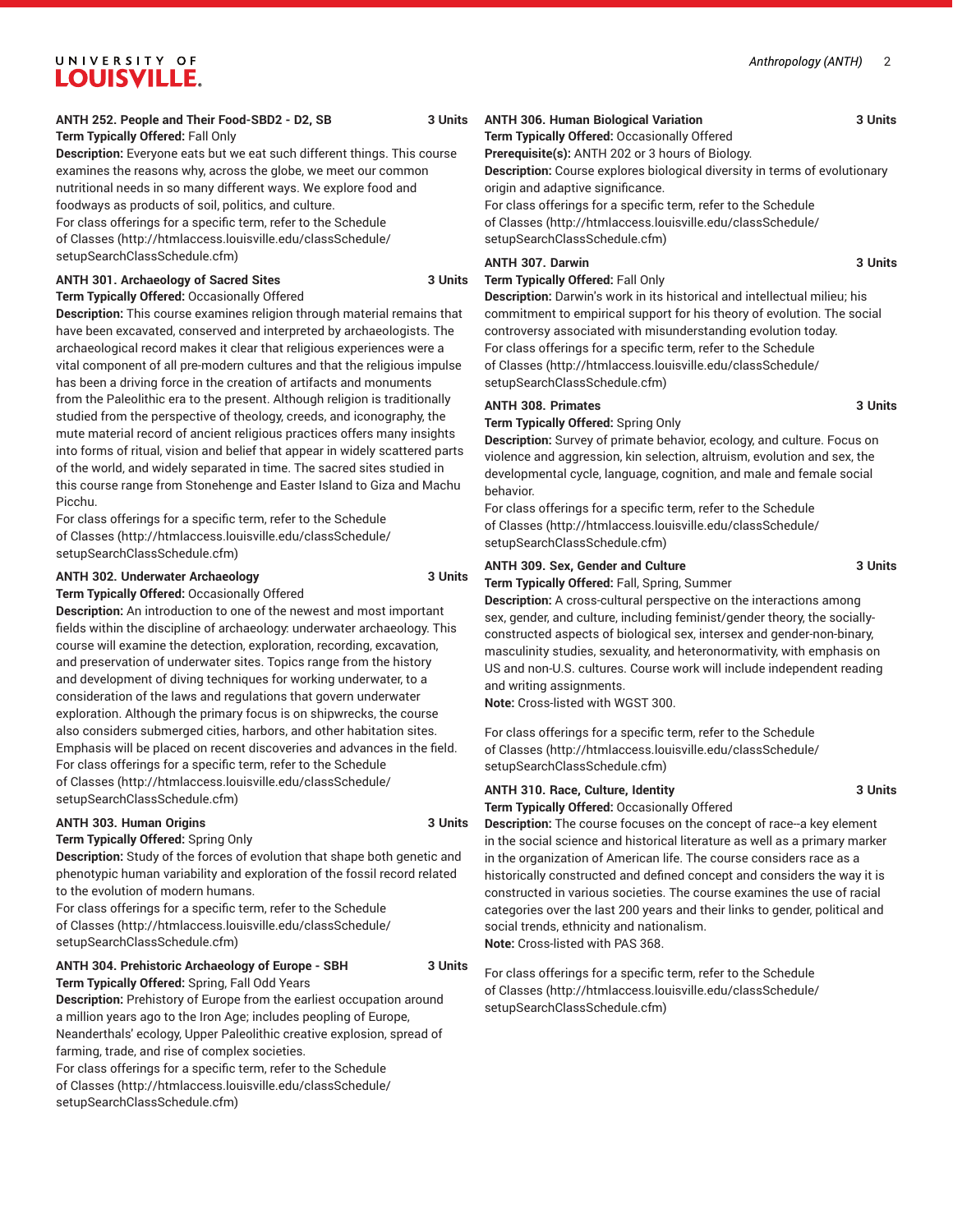**Term Typically Offered:** Fall Only

**Description:** Origins and development of human culture from Paleolithic to 10,000 years ago; early hominid evolution, peopling of the world, Neanderthal behavior and replacement by modern humans; emergence of modern culture.

For class offerings for a specific term, refer to the [Schedule](http://htmlaccess.louisville.edu/classSchedule/setupSearchClassSchedule.cfm) [of Classes \(http://htmlaccess.louisville.edu/classSchedule/](http://htmlaccess.louisville.edu/classSchedule/setupSearchClassSchedule.cfm) [setupSearchClassSchedule.cfm\)](http://htmlaccess.louisville.edu/classSchedule/setupSearchClassSchedule.cfm)

#### **ANTH 312. Rise of Civilization 3 Units**

#### **Term Typically Offered:** Occasionally Offered

**Description:** Focuses on sedentarization and rise of agriculture; resource intensification and domestication; emergence of inequality, complex societies, and states.

For class offerings for a specific term, refer to the [Schedule](http://htmlaccess.louisville.edu/classSchedule/setupSearchClassSchedule.cfm) [of Classes \(http://htmlaccess.louisville.edu/classSchedule/](http://htmlaccess.louisville.edu/classSchedule/setupSearchClassSchedule.cfm) [setupSearchClassSchedule.cfm\)](http://htmlaccess.louisville.edu/classSchedule/setupSearchClassSchedule.cfm)

# **ANTH 313. Studies in Enthnomusicology - D2, SB 3 Units**

**Term Typically Offered:** Fall, Spring, Summer **Description:** General introduction to the world of music and field of

Ethnomusicology. Students will learn basic elements of music and various socio-cultural aspects of music and music-making from ethnomusicological perspective. **Note:** Cross-listed with MUH 313.

For class offerings for a specific term, refer to the [Schedule](http://htmlaccess.louisville.edu/classSchedule/setupSearchClassSchedule.cfm) [of Classes \(http://htmlaccess.louisville.edu/classSchedule/](http://htmlaccess.louisville.edu/classSchedule/setupSearchClassSchedule.cfm) [setupSearchClassSchedule.cfm\)](http://htmlaccess.louisville.edu/classSchedule/setupSearchClassSchedule.cfm)

#### **ANTH 314. Introduction to Japanese Society - SB, D2 3 Units Term Typically Offered:** Occasionally Offered

**Description:** This course introduces students to contemporary Japanese society through the lens of cultural anthropology. It examines a broad range of topics including demography, kinship and family, education, gender, minority and ethnicity, popular culture, and environmental issues. **Note:** Cross-listed with AST 314.

For class offerings for a specific term, refer to the [Schedule](http://htmlaccess.louisville.edu/classSchedule/setupSearchClassSchedule.cfm) [of Classes \(http://htmlaccess.louisville.edu/classSchedule/](http://htmlaccess.louisville.edu/classSchedule/setupSearchClassSchedule.cfm) [setupSearchClassSchedule.cfm\)](http://htmlaccess.louisville.edu/classSchedule/setupSearchClassSchedule.cfm)

#### **ANTH 315. The Anthropology of Europe - SB 3 Units Term Typically Offered:** Occasionally Offered

**Description:** This course is an examination of how European cultural, social, political and economic systems vary across space and through time. It focuses attention on ethnography and historical ethnology, and draws on other social science resources, as well. The varying relationships between political, economic and cultural cores and edges are given special emphasis. Overall the course challenges a number of assumptions about what Europe is and has been.

For class offerings for a specific term, refer to the [Schedule](http://htmlaccess.louisville.edu/classSchedule/setupSearchClassSchedule.cfm) [of Classes \(http://htmlaccess.louisville.edu/classSchedule/](http://htmlaccess.louisville.edu/classSchedule/setupSearchClassSchedule.cfm) [setupSearchClassSchedule.cfm\)](http://htmlaccess.louisville.edu/classSchedule/setupSearchClassSchedule.cfm)

#### **ANTH 317. Anthropology of China - D2, SB 3 Units Term Typically Offered:** Fall, Spring

**Description:** It is widely acknowledged that China is a rising power in the global political economy. However, with the coexistence of tradition and modernity, the nature of Chinese culture and society remains heavily debated. This course introduces students to a wide range of topics and issues that constitute the socio- cultural fabric of contemporary mainland Chinese society. These topics include, but are not limited to, family, gender, ethnicity, religion, education, politics, and economics. Our investigation will focus on two broad themes: 1) the unity and diversity of Chinese society, and 2) the continuity and change that took place from late traditional China to the present. The goal of this course includes learning various aspects of Chinese culture and society, examining

diverse anthropological approaches to the study of China, and exploring the political dimensions of representation.

**Note:** Cross-listed with AST 317.

For class offerings for a specific term, refer to the [Schedule](http://htmlaccess.louisville.edu/classSchedule/setupSearchClassSchedule.cfm) [of Classes](http://htmlaccess.louisville.edu/classSchedule/setupSearchClassSchedule.cfm) ([http://htmlaccess.louisville.edu/classSchedule/](http://htmlaccess.louisville.edu/classSchedule/setupSearchClassSchedule.cfm) [setupSearchClassSchedule.cfm\)](http://htmlaccess.louisville.edu/classSchedule/setupSearchClassSchedule.cfm)

#### **ANTH 318. African-American Cultural Traditions 3 Units Term Typically Offered:** Fall Only

**Description:** This course is an intensive examination of the life and culture of people of African descent in the Americas. Drawing from historical and socio-cultural literature, students are introduced to the African origins of the Diaspora in North and South America, to their socio-cultural development in the American context including cultural traditions, urbanization and kinship, and to their contributions to the development of the history and culture of American countries. **Note:** Cross-listed with PAS 318.

For class offerings for a specific term, refer to the [Schedule](http://htmlaccess.louisville.edu/classSchedule/setupSearchClassSchedule.cfm) [of Classes](http://htmlaccess.louisville.edu/classSchedule/setupSearchClassSchedule.cfm) ([http://htmlaccess.louisville.edu/classSchedule/](http://htmlaccess.louisville.edu/classSchedule/setupSearchClassSchedule.cfm) [setupSearchClassSchedule.cfm\)](http://htmlaccess.louisville.edu/classSchedule/setupSearchClassSchedule.cfm)

#### **ANTH 319. Cultures of the Middle East 3 Units Term Typically Offered:** Fall Only

**Description:** The term "Middle East" refers to a geopolitical and cultural area. This course examines the anthropological literature on the region to identify, probe, and analyze socio-cultural patterns and processes across a broad region of considerable complexity. The course explores what shared patterns of cultural and social life make this a region and promote cultural integration and what are the factors that produce difference and complexity. Focus is on local-level social and cultural processes contextualized within a regional and global framework. For class offerings for a specific term, refer to the [Schedule](http://htmlaccess.louisville.edu/classSchedule/setupSearchClassSchedule.cfm) [of Classes](http://htmlaccess.louisville.edu/classSchedule/setupSearchClassSchedule.cfm) ([http://htmlaccess.louisville.edu/classSchedule/](http://htmlaccess.louisville.edu/classSchedule/setupSearchClassSchedule.cfm) [setupSearchClassSchedule.cfm\)](http://htmlaccess.louisville.edu/classSchedule/setupSearchClassSchedule.cfm)

#### **ANTH 320. Indigenous Peoples of North America - SBH, D1 3 Units Term Typically Offered:** Fall Only

**Description:** Survey of North American indigenous people before and after European contact with a focus on the impact of colonialism on Indian nations and their relationships with the American state. For class offerings for a specific term, refer to the [Schedule](http://htmlaccess.louisville.edu/classSchedule/setupSearchClassSchedule.cfm) [of Classes](http://htmlaccess.louisville.edu/classSchedule/setupSearchClassSchedule.cfm) ([http://htmlaccess.louisville.edu/classSchedule/](http://htmlaccess.louisville.edu/classSchedule/setupSearchClassSchedule.cfm) [setupSearchClassSchedule.cfm\)](http://htmlaccess.louisville.edu/classSchedule/setupSearchClassSchedule.cfm)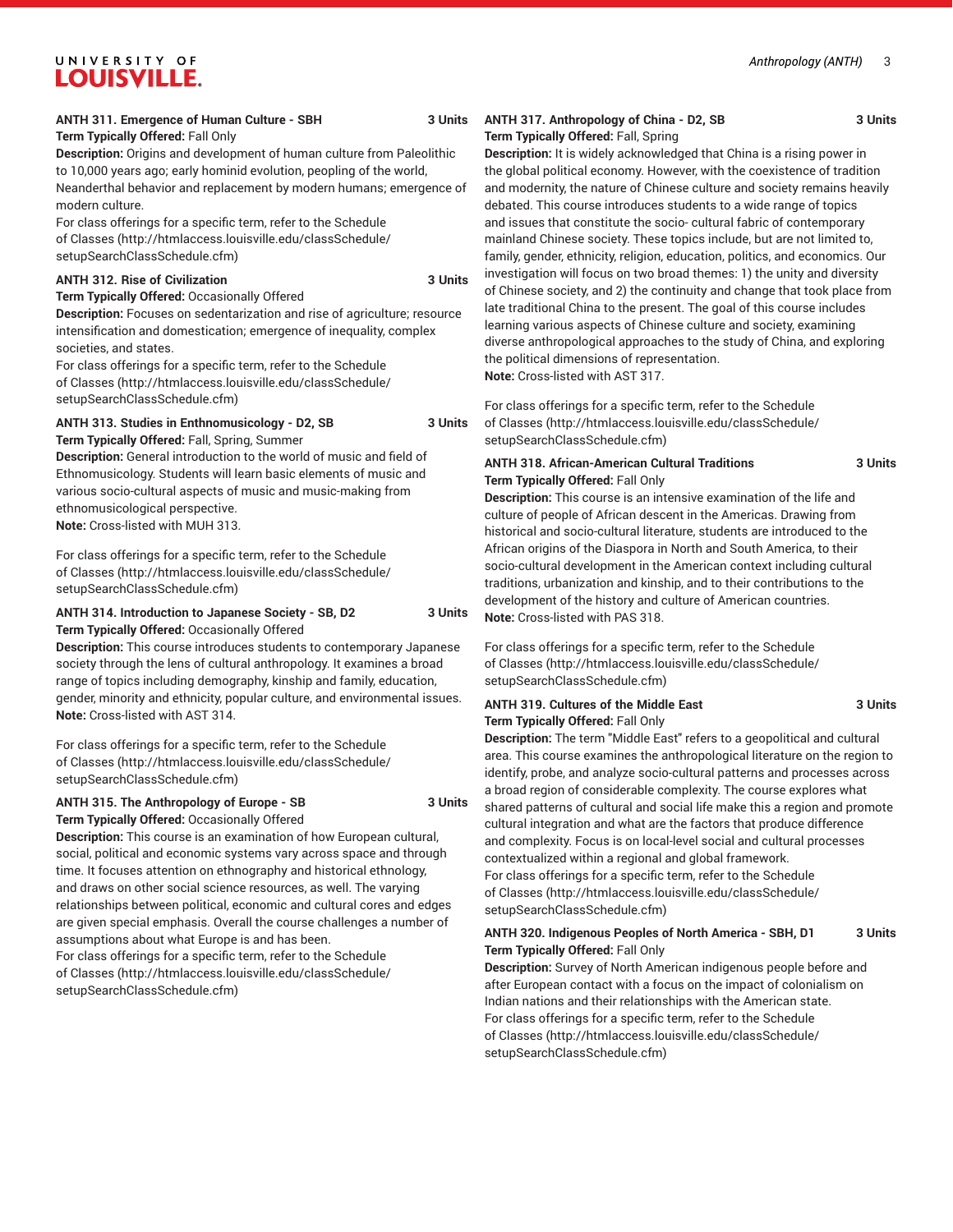#### **ANTH 321. American Indian Women 3 Units**

# **Term Typically Offered:** Spring Only

**Description:** This course analyses issues effecting contemporary American Indian women living and working in rural and urban communities throughout North America. In reading about lives, achievements, and contributions of American Indian women, often in their own words, we will see how they traveled the road to where they find themselves today and how their origins and traditions helped to shape their lives. The course will look at issues dealing with the roles of American Indian women within their societies, in education, in tribal politics, health issues, and stereotypes that persist in non-Indian societies.

For class offerings for a specific term, refer to the [Schedule](http://htmlaccess.louisville.edu/classSchedule/setupSearchClassSchedule.cfm) [of Classes \(http://htmlaccess.louisville.edu/classSchedule/](http://htmlaccess.louisville.edu/classSchedule/setupSearchClassSchedule.cfm) [setupSearchClassSchedule.cfm\)](http://htmlaccess.louisville.edu/classSchedule/setupSearchClassSchedule.cfm)

#### **ANTH 322. Archaeology of North America - SBH 3 Units Term Typically Offered:** Spring Only

**Description:** North America was home to many dynamic prehistoric and historic cultural traditions expressed in the diversity of social, religious, and economic life ways. We will use archaeological and ethnohistorical data in a cross-cultural comparative examination of Native North American cultures from the initial peopling to European contact. More generally, we will explore ways in which the Native North American past has served as a laboratory for the development of anthropological theories of human behavior.

For class offerings for a specific term, refer to the [Schedule](http://htmlaccess.louisville.edu/classSchedule/setupSearchClassSchedule.cfm) [of Classes \(http://htmlaccess.louisville.edu/classSchedule/](http://htmlaccess.louisville.edu/classSchedule/setupSearchClassSchedule.cfm) [setupSearchClassSchedule.cfm\)](http://htmlaccess.louisville.edu/classSchedule/setupSearchClassSchedule.cfm)

#### **ANTH 323. Cultures of Africa - SB, D2 3 Units Term Typically Offered:** Spring Only

**Description:** This course provides an introduction to the ethnography of postcolonial cultures in sub-Saharan Africa. We will examine cultural, historical, political, and socio-economic factors that shape life in several countries, specifically exploring the complexity and diversity of everyday life in urban areas. The course will be centered upon a series of ethnographic readings, films, and case studies meant to introduce students to the diversity of social worlds and experiences across this broad region. We will focus on a series of core concepts and topics across the semester, including post-coloniality, development and economics, globalization, migration and mobility, activism and politics, informality, and urban space.

**Note:** Cross-listed with PAS 383.

For class offerings for a specific term, refer to the [Schedule](http://htmlaccess.louisville.edu/classSchedule/setupSearchClassSchedule.cfm) [of Classes \(http://htmlaccess.louisville.edu/classSchedule/](http://htmlaccess.louisville.edu/classSchedule/setupSearchClassSchedule.cfm) [setupSearchClassSchedule.cfm\)](http://htmlaccess.louisville.edu/classSchedule/setupSearchClassSchedule.cfm)

#### **ANTH 324. Iberian Anthropology 3 Units**

**Term Typically Offered:** Occasionally Offered **Description:** Iberia's ambiguous status regarding Europe and North Africa, analyses of cultural, social, political, economic and ecological variation and continuities within Iberia and between the peninsula and other areas. For class offerings for a specific term, refer to the [Schedule](http://htmlaccess.louisville.edu/classSchedule/setupSearchClassSchedule.cfm) [of Classes \(http://htmlaccess.louisville.edu/classSchedule/](http://htmlaccess.louisville.edu/classSchedule/setupSearchClassSchedule.cfm) [setupSearchClassSchedule.cfm\)](http://htmlaccess.louisville.edu/classSchedule/setupSearchClassSchedule.cfm)

#### **ANTH 325. The Anthropology of Latin America - D2, SB 3 Units**

**Term Typically Offered:** Occasionally Offered **Description:** Exploration of culture and society in South and Central America, Mexico, the Caribbean, and the U.S. An overview featuring indepth case studies highlighting topical themes.

For class offerings for a specific term, refer to the [Schedule](http://htmlaccess.louisville.edu/classSchedule/setupSearchClassSchedule.cfm) [of Classes](http://htmlaccess.louisville.edu/classSchedule/setupSearchClassSchedule.cfm) ([http://htmlaccess.louisville.edu/classSchedule/](http://htmlaccess.louisville.edu/classSchedule/setupSearchClassSchedule.cfm) [setupSearchClassSchedule.cfm\)](http://htmlaccess.louisville.edu/classSchedule/setupSearchClassSchedule.cfm)

#### **ANTH 326. African Archaeology 3 Units**

**Description:** African hosts the oldest record of human biological and cultural evolution. This course provides a general survey of the African Archaeological record, covering the time span from 3.3 million years ago to the beginning of complex societies. Archaeological relics and hominin fossil remains from different parts of the continent will be considered in order to demonstrate how early human life-ways have changed over time in terms of cultural innovations, subsistence behavior and social organizations. An overview of major ancient African civilizations and their main achievements will be discussed in the concluding segment. **Note:** There is no prerequisite to enroll in this course.

For class offerings for a specific term, refer to the [Schedule](http://htmlaccess.louisville.edu/classSchedule/setupSearchClassSchedule.cfm) [of Classes](http://htmlaccess.louisville.edu/classSchedule/setupSearchClassSchedule.cfm) ([http://htmlaccess.louisville.edu/classSchedule/](http://htmlaccess.louisville.edu/classSchedule/setupSearchClassSchedule.cfm) [setupSearchClassSchedule.cfm\)](http://htmlaccess.louisville.edu/classSchedule/setupSearchClassSchedule.cfm)

#### **ANTH 327. The Human Skeleton 3 Units**

**Term Typically Offered:** Spring Only

**Description:** The scientific and ethical use of human skeletal remains to determine specific information about a deceased individual. Emphasis will be placed on the musculo-skeletal system, bone identification, and bone development.

For class offerings for a specific term, refer to the [Schedule](http://htmlaccess.louisville.edu/classSchedule/setupSearchClassSchedule.cfm) [of Classes](http://htmlaccess.louisville.edu/classSchedule/setupSearchClassSchedule.cfm) ([http://htmlaccess.louisville.edu/classSchedule/](http://htmlaccess.louisville.edu/classSchedule/setupSearchClassSchedule.cfm) [setupSearchClassSchedule.cfm\)](http://htmlaccess.louisville.edu/classSchedule/setupSearchClassSchedule.cfm)

#### **ANTH 328. Environmental Archaeology 3 Units**

**Prerequisite(s):** Sophomore standing or above.

**Description:** This course addresses climate history and long-term patterns of change in human adaptation throughout the past 130,000 years, a time span that saw important milestones in human evolution. Common sources of data for reconstructing ancient climate and environments (such as botanical, faunal, geological and isotopic approaches) will be considered to demonstrate how archaeologists study past human relationship with the natural environment. Other topics to be discussed include causes and consequences of past glaciations, past human diet, and conditions that fostered the inception of food production. The course concludes with an overview of environmental disasters, global warming and the impacts of colonialism and industrialization on the environment.

For class offerings for a specific term, refer to the [Schedule](http://htmlaccess.louisville.edu/classSchedule/setupSearchClassSchedule.cfm) [of Classes](http://htmlaccess.louisville.edu/classSchedule/setupSearchClassSchedule.cfm) ([http://htmlaccess.louisville.edu/classSchedule/](http://htmlaccess.louisville.edu/classSchedule/setupSearchClassSchedule.cfm) [setupSearchClassSchedule.cfm\)](http://htmlaccess.louisville.edu/classSchedule/setupSearchClassSchedule.cfm)

#### **ANTH 329. Zooarchaeology 3 Units**

**Term Typically Offered:** Occasionally Offered

**Description:** Identification of animal remains at archaeological sites, examines approaches using bone data to construct and investigate archaeological questions.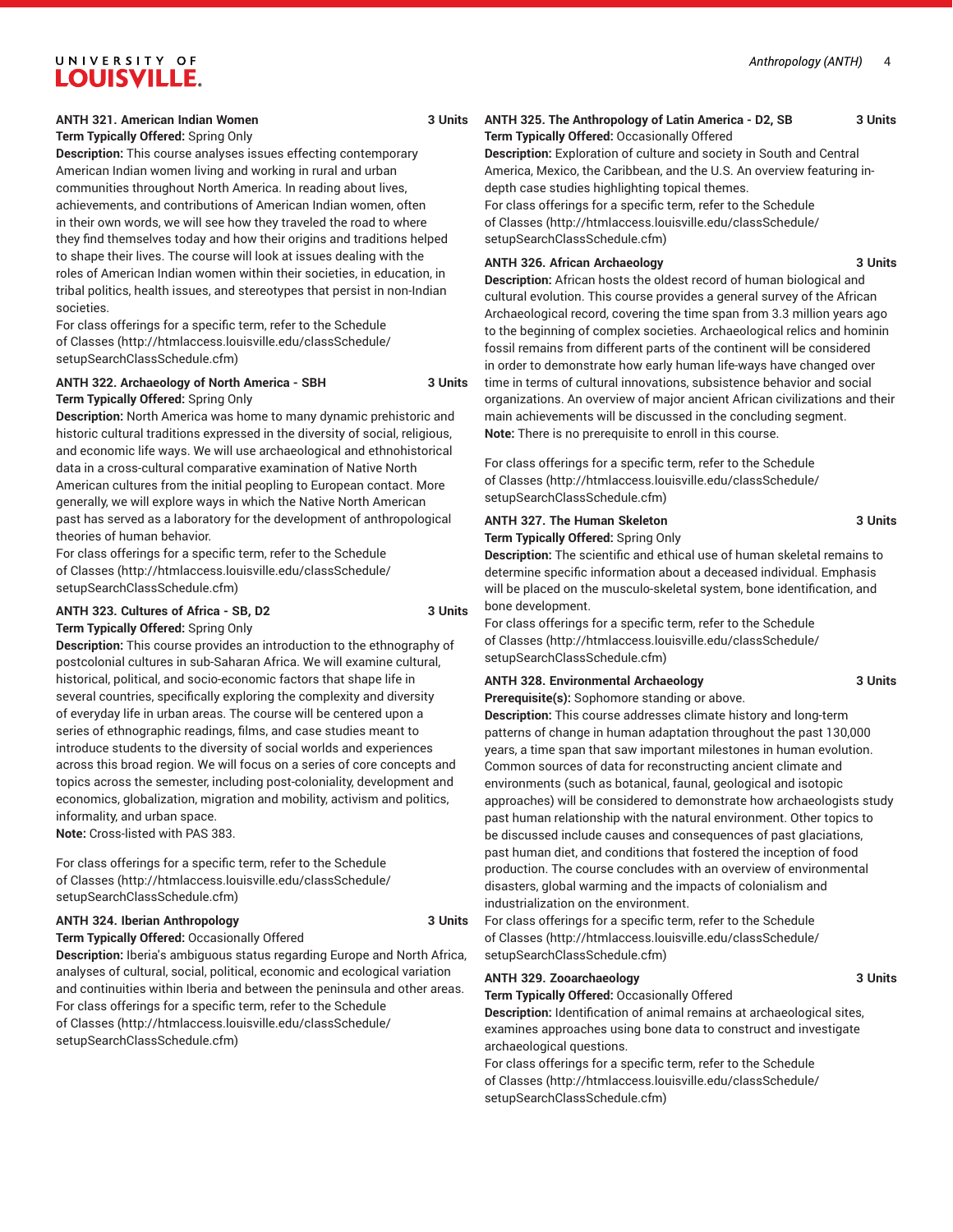#### **ANTH 330. Urban and Historic Archaeology 3 Units**

**Term Typically Offered:** Occasionally Offered **Description:** An examination of the history of North America through archaeological remains. Includes historic artifacts, architecture, and settlement patterns as related to cultural history.

For class offerings for a specific term, refer to the [Schedule](http://htmlaccess.louisville.edu/classSchedule/setupSearchClassSchedule.cfm) [of Classes \(http://htmlaccess.louisville.edu/classSchedule/](http://htmlaccess.louisville.edu/classSchedule/setupSearchClassSchedule.cfm) [setupSearchClassSchedule.cfm\)](http://htmlaccess.louisville.edu/classSchedule/setupSearchClassSchedule.cfm)

#### **ANTH 331. Anthropology of Religion 3 Units**

**Term Typically Offered:** Occasionally Offered

**Description:** This course in the anthropology of religion explores religious systems from a comparative and holistic perspective. We will look at how anthropologists approach the topic conceptually using case studies and examples from around the world. The course examines the psychology of religion, myths and symbols, rituals and art, religious language and beliefs, ethics, social behavior, and the effects of globalization and culture change on religious systems.

For class offerings for a specific term, refer to the [Schedule](http://htmlaccess.louisville.edu/classSchedule/setupSearchClassSchedule.cfm) [of Classes \(http://htmlaccess.louisville.edu/classSchedule/](http://htmlaccess.louisville.edu/classSchedule/setupSearchClassSchedule.cfm) [setupSearchClassSchedule.cfm\)](http://htmlaccess.louisville.edu/classSchedule/setupSearchClassSchedule.cfm)

#### **ANTH 332. Ecology, Politics and Culture 3 Units**

**Term Typically Offered:** Fall Only

**Description:** Examines the interaction between natural environments, sociocultural systems and power relations. Uses case studies from around the globe to illustrate this interaction.

For class offerings for a specific term, refer to the [Schedule](http://htmlaccess.louisville.edu/classSchedule/setupSearchClassSchedule.cfm) [of Classes \(http://htmlaccess.louisville.edu/classSchedule/](http://htmlaccess.louisville.edu/classSchedule/setupSearchClassSchedule.cfm) [setupSearchClassSchedule.cfm\)](http://htmlaccess.louisville.edu/classSchedule/setupSearchClassSchedule.cfm)

#### ANTH 333. Globalizing Inequalities - WR 3 Units **Term Typically Offered:** Occasionally Offered

**Prerequisite(s):** ANTH 201, or SOC 201, or SOC 202, or faculty consent. **Description:** One popular story about globalization holds that human beings have been like boats all rising together on a globalizing tide. The course uses data and perspectives from across the social sciences to develop a more realistic story-one that understands that people are not boats and that tides can alternately lift them up or beat them down, refresh them or drown them depending on the circumstances. Questions about those circumstances structure the course. Another question addressed by the course; how can knowing more about globalization and in/equality help us develop the human career in different possible directions? The readings and other materials vary greatly by period, by geographical focus, and by analytical perspective.

**Note:** Approved for the Arts and Sciences upper-level requirement in written communication (WR).

**Note:** Cross-listed with SCHG 333.

For class offerings for a specific term, refer to the [Schedule](http://htmlaccess.louisville.edu/classSchedule/setupSearchClassSchedule.cfm) [of Classes \(http://htmlaccess.louisville.edu/classSchedule/](http://htmlaccess.louisville.edu/classSchedule/setupSearchClassSchedule.cfm) [setupSearchClassSchedule.cfm\)](http://htmlaccess.louisville.edu/classSchedule/setupSearchClassSchedule.cfm)

#### **ANTH 334. Conflict, Law, and Culture 3 Units**

**Term Typically Offered:** Occasionally Offered

**Description:** This course introduces the subfield of cultural anthropology known as legal anthropology. The course considers the relationship between law and culture broadly as well as contemporary issues in legal anthropology and law and society studies.

For class offerings for a specific term, refer to the [Schedule](http://htmlaccess.louisville.edu/classSchedule/setupSearchClassSchedule.cfm) [of Classes \(http://htmlaccess.louisville.edu/classSchedule/](http://htmlaccess.louisville.edu/classSchedule/setupSearchClassSchedule.cfm) [setupSearchClassSchedule.cfm\)](http://htmlaccess.louisville.edu/classSchedule/setupSearchClassSchedule.cfm)

#### **ANTH 336. War and Society - WR 3 Units Term Typically Offered:** Fall, Spring

**Prerequisite(s):** ANTH 201, or SOC 201, or SOC 202.

**Description:** This course provides cross-cultural and historical perspectives on war and its larger social context. Course readings and lectures use political, economic, cultural, and feminist approaches to

understanding war and its effects on social life. **Note:** Approved for the Arts and Sciences upper-level requirement in

written communication (WR).

For class offerings for a specific term, refer to the [Schedule](http://htmlaccess.louisville.edu/classSchedule/setupSearchClassSchedule.cfm) [of Classes](http://htmlaccess.louisville.edu/classSchedule/setupSearchClassSchedule.cfm) ([http://htmlaccess.louisville.edu/classSchedule/](http://htmlaccess.louisville.edu/classSchedule/setupSearchClassSchedule.cfm) [setupSearchClassSchedule.cfm\)](http://htmlaccess.louisville.edu/classSchedule/setupSearchClassSchedule.cfm)

**ANTH 337. Nationalism, Violence, and the State 3 Units Term Typically Offered:** Spring Only

**Description:** This course examines the development of the modern nation-state and its connections to violence. The course considers the processes, ideologies, and mechanisms of state-sanctioned violence, interethnic/racial violence, pogroms, massacres and warfare in historical and contemporary contexts. The course also considers the efforts of international agencies in the establishment of courts and the allocation of punishments and formal mechanisms countries have utilized to resolve conflict.

For class offerings for a specific term, refer to the [Schedule](http://htmlaccess.louisville.edu/classSchedule/setupSearchClassSchedule.cfm) [of Classes](http://htmlaccess.louisville.edu/classSchedule/setupSearchClassSchedule.cfm) ([http://htmlaccess.louisville.edu/classSchedule/](http://htmlaccess.louisville.edu/classSchedule/setupSearchClassSchedule.cfm) [setupSearchClassSchedule.cfm\)](http://htmlaccess.louisville.edu/classSchedule/setupSearchClassSchedule.cfm)

#### **ANTH 338. Anthropology of Refugees 3 Units Term Typically Offered:** Spring Only

**Description:** The course addresses forms of forced migration, including refugees, internally displaced persons, and those displaced by development and disasters. The course is organized around four broad themes; defining and conceptualizing refugees and forms of international intervention; anthropological theory of mobilities and displacement; and applied anthropology. The course covers theoretical implications of displacement central to the anthropological concern with transnational movements, mobility, identity, and belonging and the notion of the ethnographic field.

**Course Attribute(s):** CBL - This course includes Community-Based Learning (CBL). Students will engage in a community experience or project with an external partner in order to enhance understanding and application of academic content.

For class offerings for a specific term, refer to the [Schedule](http://htmlaccess.louisville.edu/classSchedule/setupSearchClassSchedule.cfm) [of Classes](http://htmlaccess.louisville.edu/classSchedule/setupSearchClassSchedule.cfm) ([http://htmlaccess.louisville.edu/classSchedule/](http://htmlaccess.louisville.edu/classSchedule/setupSearchClassSchedule.cfm) [setupSearchClassSchedule.cfm\)](http://htmlaccess.louisville.edu/classSchedule/setupSearchClassSchedule.cfm)

#### **ANTH 339. The Anthropology of Space and Place 3 Units Term Typically Offered:** Occasionally Offered

**Description:** Does where you are have anything to do with who you are? Course examines whether different spaces such as nation-states, regions, towns, and neighborhoods have anything to do with cultural difference and similarity.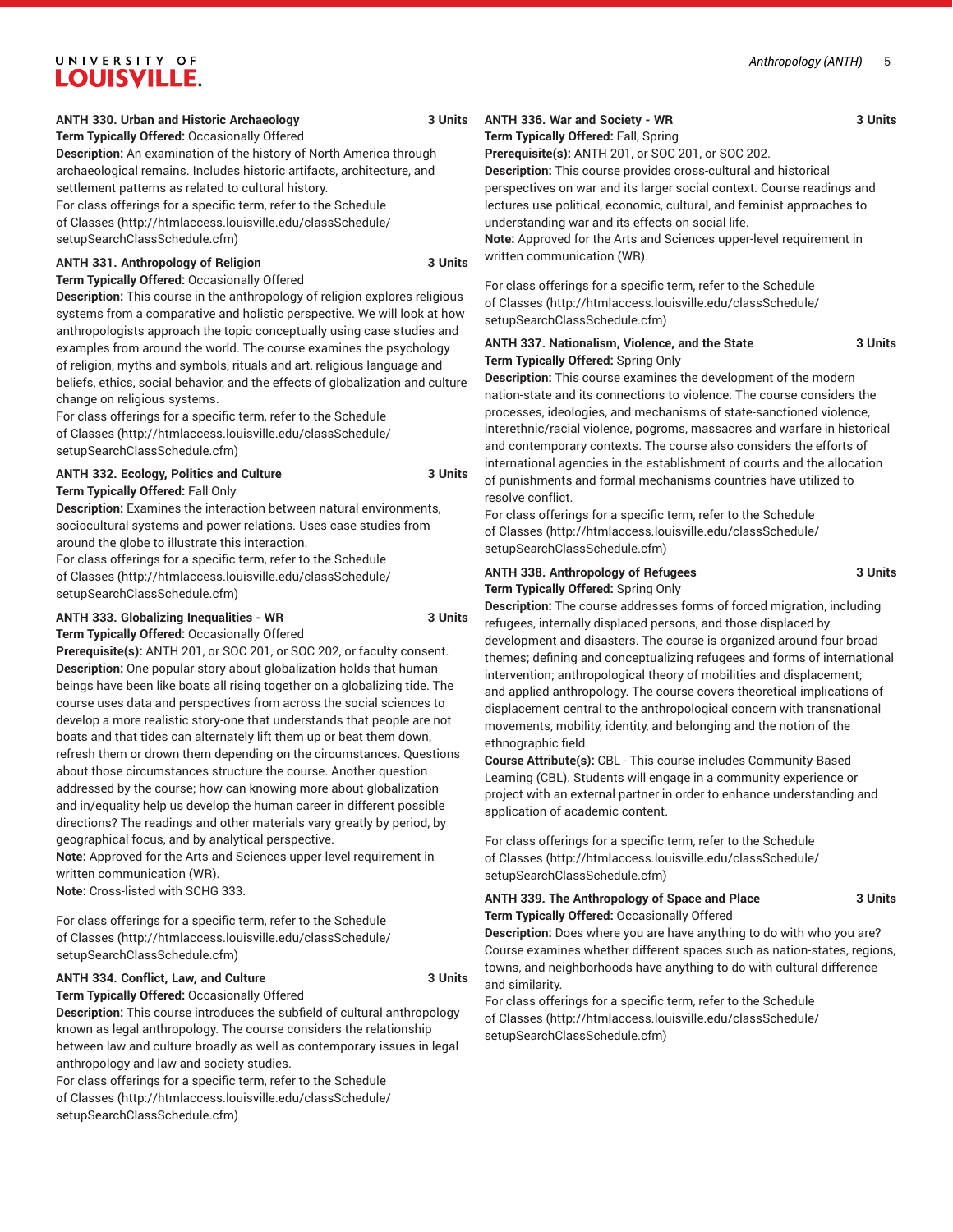#### **ANTH 340. Human Rights 3 Units** 3 Units

**Description:** An overview of human rights discourse, laws, social movements and organizations. Critical anthropological analysis of human rights as a social, cultural and legal system; discussion of debates such as universalism versus cultural relativism.

**Course Attribute(s):** CBL - This course includes Community-Based Learning (CBL). Students will engage in a community experience or project with an external partner in order to enhance understanding and application of academic content.

For class offerings for a specific term, refer to the [Schedule](http://htmlaccess.louisville.edu/classSchedule/setupSearchClassSchedule.cfm) [of Classes \(http://htmlaccess.louisville.edu/classSchedule/](http://htmlaccess.louisville.edu/classSchedule/setupSearchClassSchedule.cfm) [setupSearchClassSchedule.cfm\)](http://htmlaccess.louisville.edu/classSchedule/setupSearchClassSchedule.cfm)

#### **ANTH 342. Museums, Culture and Nationhood 3 Units**

**Term Typically Offered:** Occasionally Offered

**Description:** Examines the historical and cultural dimensions of museums; explores representations of ethnic groups in museum settings and public culture.

**Note:** Cross-listed with PAS 345.

**Course Attribute(s):** CBL - This course includes Community-Based Learning (CBL). Students will engage in a community experience or project with an external partner in order to enhance understanding and application of academic content.

For class offerings for a specific term, refer to the [Schedule](http://htmlaccess.louisville.edu/classSchedule/setupSearchClassSchedule.cfm) [of Classes \(http://htmlaccess.louisville.edu/classSchedule/](http://htmlaccess.louisville.edu/classSchedule/setupSearchClassSchedule.cfm) [setupSearchClassSchedule.cfm\)](http://htmlaccess.louisville.edu/classSchedule/setupSearchClassSchedule.cfm)

#### **ANTH 343. Language and Culture - D1, AH 3 Units**

**Term Typically Offered:** Fall, Spring, Summer

**Description:** An ethnographic perspective to the study of language, investigating how it is used to create and maintain social institutions and rituals, and how it is differentiated across genders and ethnicities. **Note:** Cross-listed with ENGL 330 and LING 330.

For class offerings for a specific term, refer to the [Schedule](http://htmlaccess.louisville.edu/classSchedule/setupSearchClassSchedule.cfm) [of Classes \(http://htmlaccess.louisville.edu/classSchedule/](http://htmlaccess.louisville.edu/classSchedule/setupSearchClassSchedule.cfm) [setupSearchClassSchedule.cfm\)](http://htmlaccess.louisville.edu/classSchedule/setupSearchClassSchedule.cfm)

#### **ANTH 344. Anthropology of Clothing 3 Units**

**Term Typically Offered:** Fall Only

**Description:** Class will study how fashion and clothing are a means of understanding culture and identity; explores meaning of production and consumption of clothing globally.

For class offerings for a specific term, refer to the [Schedule](http://htmlaccess.louisville.edu/classSchedule/setupSearchClassSchedule.cfm) [of Classes \(http://htmlaccess.louisville.edu/classSchedule/](http://htmlaccess.louisville.edu/classSchedule/setupSearchClassSchedule.cfm) [setupSearchClassSchedule.cfm\)](http://htmlaccess.louisville.edu/classSchedule/setupSearchClassSchedule.cfm)

#### **ANTH 346. Sustainability: Anthropological Perspectives 3 Units**

**Description:** Decision makers often target growth, mostly measured by economic indicators, as the cure-all solution to a myriad of economic, ecological, and social challenges. However, growth without consideration of the environment or social equity often leads to recurring crises. This course considers environmental, social, and economic challenges that we face from a different angle: How can we meet the needs of the present without compromising the ability of future generations to meet their own needs? The goal of this course is to foster systems thinking and take a holistic approach to explore theoretical and practical issues and solutions related to environmental, social, and economic sustainability. For class offerings for a specific term, refer to the [Schedule](http://htmlaccess.louisville.edu/classSchedule/setupSearchClassSchedule.cfm) [of Classes \(http://htmlaccess.louisville.edu/classSchedule/](http://htmlaccess.louisville.edu/classSchedule/setupSearchClassSchedule.cfm) [setupSearchClassSchedule.cfm\)](http://htmlaccess.louisville.edu/classSchedule/setupSearchClassSchedule.cfm)

# **ANTH 347. Global Capitalisms 3 Units** 3 Units

**Term Typically Offered:** Spring Only

**Description:** The course adopts an interdisciplinary approach to explore how capitalism is organized, practiced or resisted. It seeks to understand capitalism as historically situated and culturally-informed practices in different world regions.

**Note:** Cross-listed with AST 347.

For class offerings for a specific term, refer to the [Schedule](http://htmlaccess.louisville.edu/classSchedule/setupSearchClassSchedule.cfm) [of Classes](http://htmlaccess.louisville.edu/classSchedule/setupSearchClassSchedule.cfm) ([http://htmlaccess.louisville.edu/classSchedule/](http://htmlaccess.louisville.edu/classSchedule/setupSearchClassSchedule.cfm) [setupSearchClassSchedule.cfm\)](http://htmlaccess.louisville.edu/classSchedule/setupSearchClassSchedule.cfm)

#### **ANTH 348. State & Empire 3 Units**

**Description:** The argument: that states and empires lie at the heart of the social sciences, of the humanities, and of our everyday lives. The devil lies mainly in the details. Different states and empires serve as examples, with specific foci depending on the instructor's expertise. Stressed: how older empires haunt newer ones. Also emphasized: colonization and empire work as much "at home" as they do "abroad". The course is organized to keep problematical character of states and empires in our sights. It is organized, that is, to suggest that states and empires may often present where we ordinarily do not look for them. For class offerings for a specific term, refer to the [Schedule](http://htmlaccess.louisville.edu/classSchedule/setupSearchClassSchedule.cfm) [of Classes](http://htmlaccess.louisville.edu/classSchedule/setupSearchClassSchedule.cfm) ([http://htmlaccess.louisville.edu/classSchedule/](http://htmlaccess.louisville.edu/classSchedule/setupSearchClassSchedule.cfm) [setupSearchClassSchedule.cfm\)](http://htmlaccess.louisville.edu/classSchedule/setupSearchClassSchedule.cfm)

#### **ANTH 349. Modes of Consciousness 3 Units**

**Term Typically Offered:** Occasionally Offered

**Description:** This course is devoted to examining how consciousness mediates between humans and the wider material world. While all of the concepts central to anthropology and the other social sciences--culture, society, evolution, history, mind, politics, economics--are premised in consciousness, the premise receives attention only sporadically. The attention that has been paid reveals that consciousness is not uniform. It has various modes. Thus the course focuses on these. For class offerings for a specific term, refer to the [Schedule](http://htmlaccess.louisville.edu/classSchedule/setupSearchClassSchedule.cfm) [of Classes](http://htmlaccess.louisville.edu/classSchedule/setupSearchClassSchedule.cfm) ([http://htmlaccess.louisville.edu/classSchedule/](http://htmlaccess.louisville.edu/classSchedule/setupSearchClassSchedule.cfm) [setupSearchClassSchedule.cfm\)](http://htmlaccess.louisville.edu/classSchedule/setupSearchClassSchedule.cfm)

### **ANTH 351. Medical Anthropology 3 Units Term Typically Offered:** Spring Only

**Description:** The study of health in cultural and environmental context, and cultural diversity in beliefs and behavior relating to health and healing.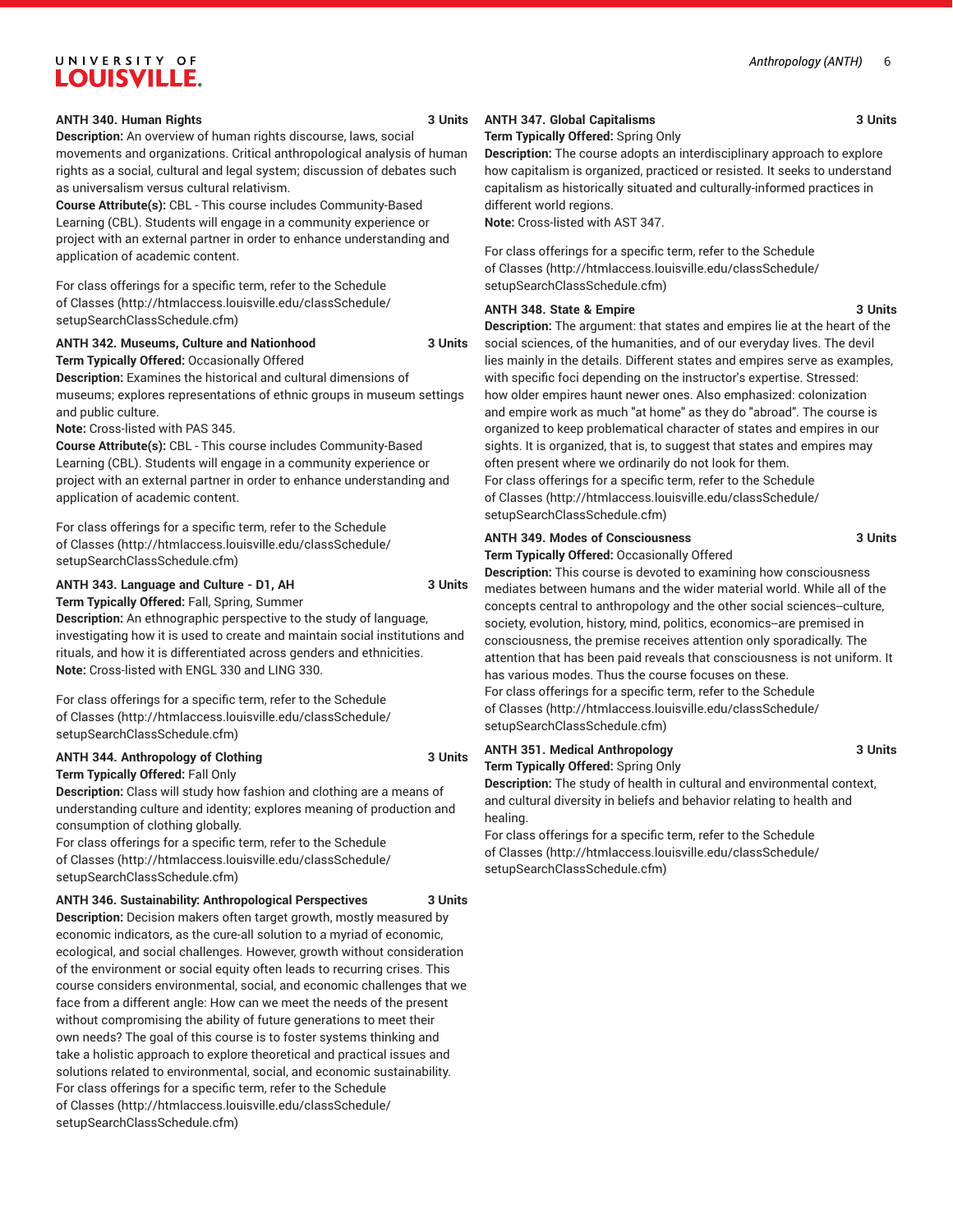#### **ANTH 352. Food and Body Politic 3 Units**

### **Term Typically Offered:** Fall Only

**Description:** This course takes an interdisciplinary approach to the study of food. The course examines food and food-ways as products of soil, culture and politics. The study of food reveals much about social relations (family, gender and work) as well as national and international health, economic and environmental policy. Students will consider the forces that have shaped the food system and our daily food choices, or lack there of. In particular, the course traces the evolution of the industrial food system in America and the impact this system has on our health, identity, environment, worker's rights, natural resources, animals, crop diversity and more.

**Course Attribute(s):** CBL - This course includes Community-Based Learning (CBL). Students will engage in a community experience or project with an external partner in order to enhance understanding and application of academic content.

For class offerings for a specific term, refer to the [Schedule](http://htmlaccess.louisville.edu/classSchedule/setupSearchClassSchedule.cfm) [of Classes \(http://htmlaccess.louisville.edu/classSchedule/](http://htmlaccess.louisville.edu/classSchedule/setupSearchClassSchedule.cfm) [setupSearchClassSchedule.cfm\)](http://htmlaccess.louisville.edu/classSchedule/setupSearchClassSchedule.cfm)

#### **ANTH 353. Evolutionary Anthropology 3 Units**

**Term Typically Offered:** Occasionally Offered **Description:** An evolutionary anthropologist works to understand human

biology and genetics using the framework of evolutionary theory to test explicit hypotheses regarding human variation. This course will review basic evolutionary theroy and provide an introduction to the field of evolutionary anthropology. Special emphasis will be placed on the importance of hypothesis testing.

For class offerings for a specific term, refer to the [Schedule](http://htmlaccess.louisville.edu/classSchedule/setupSearchClassSchedule.cfm) [of Classes \(http://htmlaccess.louisville.edu/classSchedule/](http://htmlaccess.louisville.edu/classSchedule/setupSearchClassSchedule.cfm) [setupSearchClassSchedule.cfm\)](http://htmlaccess.louisville.edu/classSchedule/setupSearchClassSchedule.cfm)

**ANTH 354. Anthropology of Infectious Disease 3 Units Term Typically Offered:** Fall Only

**Description:** Anthropology helps us understand our species across time and space from cultural and biological perspectives, and when investigating how infectious disease affects our species we must use the same perspectives. A bio-cultural approach on past and present infectious disease creates a more comprehensive and holistic scenarios when reconstructing the impact of pathogens on human populations. The course covers four paradigmatic infectious diseases: plague, leprosy, tuberculosis, and cholera.

For class offerings for a specific term, refer to the [Schedule](http://htmlaccess.louisville.edu/classSchedule/setupSearchClassSchedule.cfm) [of Classes \(http://htmlaccess.louisville.edu/classSchedule/](http://htmlaccess.louisville.edu/classSchedule/setupSearchClassSchedule.cfm) [setupSearchClassSchedule.cfm\)](http://htmlaccess.louisville.edu/classSchedule/setupSearchClassSchedule.cfm)

### **ANTH 355. Black Death: The Pandemic that Changed Human History**

**3 Units**

#### **Term Typically Offered:** Fall Even Years

**Description:** The Black Death of the fourteenth century is, perhaps, one of the most studied and discussed pandemics in human history, but still we are trying to answer different questions such as: Where did it start? How accurate is retrospective diagnosis? How did different societies and countries react against the Black Death? What were the religious and social responses to the Black Death? How did the Black Death change human populations and lifestyles? The interplay and dialogue among disciplines such as history, anthropology, and biology help us to understand how infectious diseases affect our species, and a bio-cultural approach will create a more comprehensive and holistic scenario when reconstructing the impact of epidemics on human populations. **Note:** Cross-listed with ANTH 555.

For class offerings for a specific term, refer to the [Schedule](http://htmlaccess.louisville.edu/classSchedule/setupSearchClassSchedule.cfm) [of Classes](http://htmlaccess.louisville.edu/classSchedule/setupSearchClassSchedule.cfm) ([http://htmlaccess.louisville.edu/classSchedule/](http://htmlaccess.louisville.edu/classSchedule/setupSearchClassSchedule.cfm) [setupSearchClassSchedule.cfm\)](http://htmlaccess.louisville.edu/classSchedule/setupSearchClassSchedule.cfm)

#### **ANTH 361. Special Topics in Anthropology 3 Units Term Typically Offered:** Spring Only

**Description:** Intensive study of a particular area of either archaeology or sociocultural anthropology, to be announced in the schedule. **Note:** May be repeated as topics vary, but no more than two courses will be accepted toward the major.

For class offerings for a specific term, refer to the [Schedule](http://htmlaccess.louisville.edu/classSchedule/setupSearchClassSchedule.cfm) [of Classes](http://htmlaccess.louisville.edu/classSchedule/setupSearchClassSchedule.cfm) ([http://htmlaccess.louisville.edu/classSchedule/](http://htmlaccess.louisville.edu/classSchedule/setupSearchClassSchedule.cfm) [setupSearchClassSchedule.cfm\)](http://htmlaccess.louisville.edu/classSchedule/setupSearchClassSchedule.cfm)

#### **ANTH 362. Special Topics in Cultural Anthropology 1-3 Units Term Typically Offered:** Fall, Spring

**Description:** An examination of one or more specific areas of socialcultural anthropology. Details announced each semester. For class offerings for a specific term, refer to the [Schedule](http://htmlaccess.louisville.edu/classSchedule/setupSearchClassSchedule.cfm) [of Classes](http://htmlaccess.louisville.edu/classSchedule/setupSearchClassSchedule.cfm) ([http://htmlaccess.louisville.edu/classSchedule/](http://htmlaccess.louisville.edu/classSchedule/setupSearchClassSchedule.cfm) [setupSearchClassSchedule.cfm\)](http://htmlaccess.louisville.edu/classSchedule/setupSearchClassSchedule.cfm)

**ANTH 363. Special Topics in Biological Anthropology 1-3 Units Description:** An examination of one or more specific areas of biological anthropology. Details announced each semester. For class offerings for a specific term, refer to the [Schedule](http://htmlaccess.louisville.edu/classSchedule/setupSearchClassSchedule.cfm) [of Classes](http://htmlaccess.louisville.edu/classSchedule/setupSearchClassSchedule.cfm) ([http://htmlaccess.louisville.edu/classSchedule/](http://htmlaccess.louisville.edu/classSchedule/setupSearchClassSchedule.cfm) [setupSearchClassSchedule.cfm\)](http://htmlaccess.louisville.edu/classSchedule/setupSearchClassSchedule.cfm)

**ANTH 364. Special Topics in Archaeology 1-3 Units Term Typically Offered:** Fall, Spring

**Description:** An examination of one or more specific areas of archaeology. Details announced each semester.

For class offerings for a specific term, refer to the [Schedule](http://htmlaccess.louisville.edu/classSchedule/setupSearchClassSchedule.cfm) [of Classes](http://htmlaccess.louisville.edu/classSchedule/setupSearchClassSchedule.cfm) ([http://htmlaccess.louisville.edu/classSchedule/](http://htmlaccess.louisville.edu/classSchedule/setupSearchClassSchedule.cfm) [setupSearchClassSchedule.cfm\)](http://htmlaccess.louisville.edu/classSchedule/setupSearchClassSchedule.cfm)

#### **ANTH 374. Forensic Anthropology Field School 3 Units Term Typically Offered:** Fall, Spring, Summer **Prerequisite(s):** ANTH 327 or ANTH 410 or ANTH 512.

**Description:** Students will receive experimental training in survey, excavation, documentation, and analysis of a forensic crime scene. For class offerings for a specific term, refer to the [Schedule](http://htmlaccess.louisville.edu/classSchedule/setupSearchClassSchedule.cfm) [of Classes](http://htmlaccess.louisville.edu/classSchedule/setupSearchClassSchedule.cfm) ([http://htmlaccess.louisville.edu/classSchedule/](http://htmlaccess.louisville.edu/classSchedule/setupSearchClassSchedule.cfm) [setupSearchClassSchedule.cfm\)](http://htmlaccess.louisville.edu/classSchedule/setupSearchClassSchedule.cfm)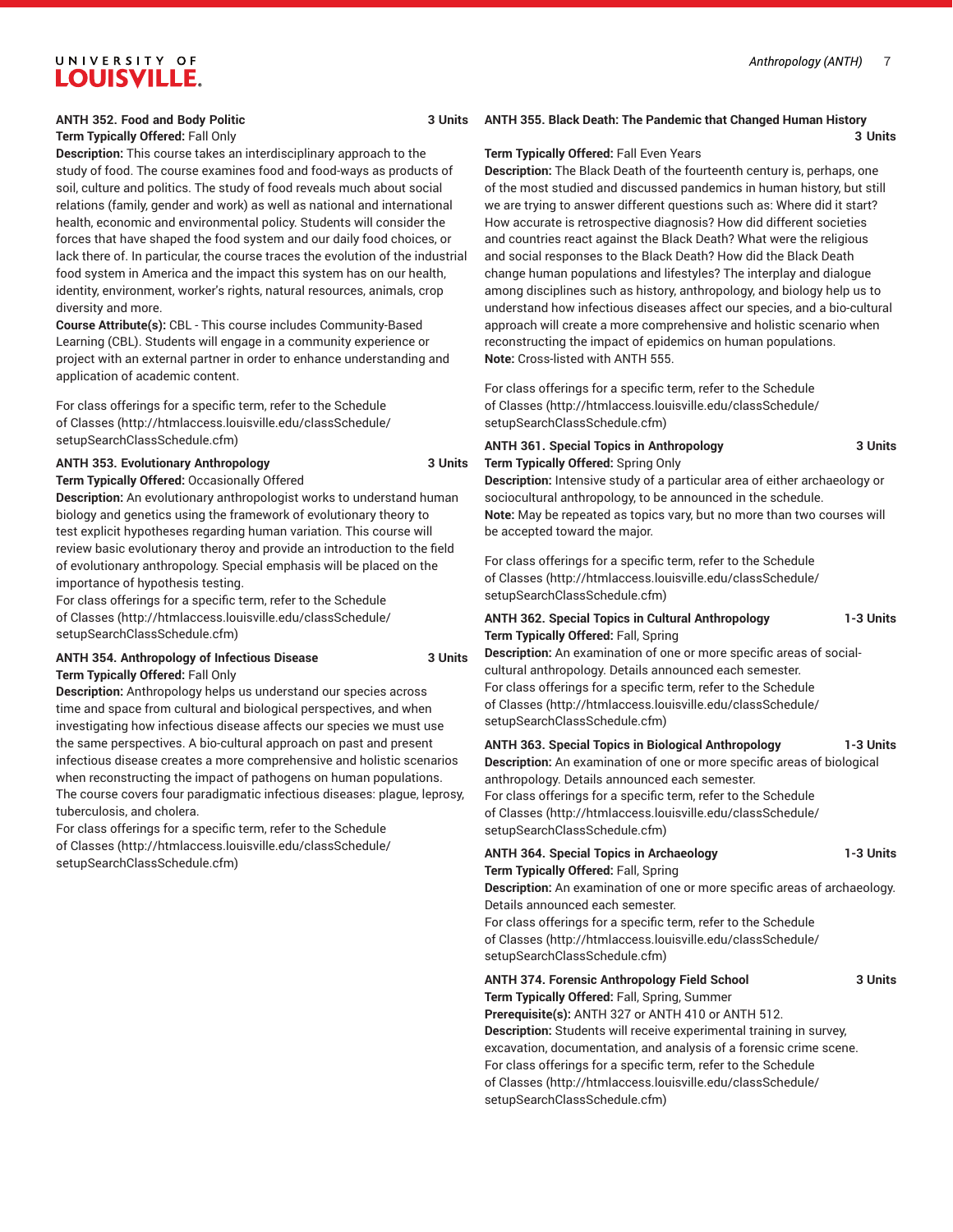#### **Term Typically Offered:** Fall Even Years

**Description:** This course provides an introduction to the use of quantitative analysis methods in anthropological research. Topics will include descriptive statistics, hypothesis testing, and multivariant statistics. The course will focus on choosing the appropriate statistical tests to answer specific research questions, proper interpretation of results, and visual and graphical methods for displaying results. This course is not intended to be an advanced math class, and derivation of statistical tests will not be covered in detail. However, students will be expected to gain an understanding of the logic and assumptions behind each test, when it should be used, and how results should be interpreted. **Note:** Cross-listed with ANTH 576.

For class offerings for a specific term, refer to the [Schedule](http://htmlaccess.louisville.edu/classSchedule/setupSearchClassSchedule.cfm) [of Classes \(http://htmlaccess.louisville.edu/classSchedule/](http://htmlaccess.louisville.edu/classSchedule/setupSearchClassSchedule.cfm) [setupSearchClassSchedule.cfm\)](http://htmlaccess.louisville.edu/classSchedule/setupSearchClassSchedule.cfm)

#### **ANTH 377. Field Methods in Archaeology 2-6 Units**

**Term Typically Offered:** Occasionally Offered

**Prerequisite(s):** Permission of instructor. **Description:** A field course in which students participate in site survey and excavation. Requires 35 hours a week in the field and a paper. For class offerings for a specific term, refer to the [Schedule](http://htmlaccess.louisville.edu/classSchedule/setupSearchClassSchedule.cfm) [of Classes \(http://htmlaccess.louisville.edu/classSchedule/](http://htmlaccess.louisville.edu/classSchedule/setupSearchClassSchedule.cfm) [setupSearchClassSchedule.cfm\)](http://htmlaccess.louisville.edu/classSchedule/setupSearchClassSchedule.cfm)

#### **ANTH 378. Lithic Technology 3 Units**

**Term Typically Offered:** Occasionally Offered

**Prerequisite(s):** Sophomore standing or above.

**Fee:** An additional \$25.00 is charged for this course.

**Description:** This course provides an introduction to the study of stone tool technology. Topics to be covered include broad examination of major changes in stone tool technology during the course of human prehistory (~3.3 million-10,000 years ago), analytical approaches commonly employed by archaeologist to interpret the lithic record, and experiential learning through knapping and lab exercises. In addition to the handson exercises, the course material is supported by films, and required readings from the textbooks and journal articles.

For class offerings for a specific term, refer to the [Schedule](http://htmlaccess.louisville.edu/classSchedule/setupSearchClassSchedule.cfm) [of Classes \(http://htmlaccess.louisville.edu/classSchedule/](http://htmlaccess.louisville.edu/classSchedule/setupSearchClassSchedule.cfm) [setupSearchClassSchedule.cfm\)](http://htmlaccess.louisville.edu/classSchedule/setupSearchClassSchedule.cfm)

#### **ANTH 379. Ceramic Analysis 3 Units**

**Description:** Pottery is abundant in many archaeological sites, and the study of pottery has a long history in archaeology. Analysis and interpretation of ceramics has been used by archaeologists to accomplish varied ends: to establish a time scale, to document interconnections between different areas, sites or groups of people,and to suggest what activities were carried out at particular sites. Archaeologists also use ceramics as a basis to understand the organization of ceramic production itself as an important activity. The varied means that archaeologists use to bridge the gap between the recovery of ceramics and their interpretation is the focus of this course. For class offerings for a specific term, refer to the [Schedule](http://htmlaccess.louisville.edu/classSchedule/setupSearchClassSchedule.cfm) [of Classes \(http://htmlaccess.louisville.edu/classSchedule/](http://htmlaccess.louisville.edu/classSchedule/setupSearchClassSchedule.cfm) [setupSearchClassSchedule.cfm\)](http://htmlaccess.louisville.edu/classSchedule/setupSearchClassSchedule.cfm)

#### **ANTH 380. Ice Age People: Colonization of the Americans - SB 3 Units Term Typically Offered:** Fall Only

**Description:** It is widely accepted that the first Americans came into the New World sometime before 12,000 years ago, when the earth was in an Ice Age. Beyond this, little is certain. Anthropologists use artifacts to piece together the story of who the initial colonists were, where they originated, when and how they got here, and how they adopted to their new landscape. The goal of this course is to explore the contributions of archaeology, human genetics, paleoanthropology, linguistics, vertebrate paleontology, and paleogeography in peopling of the Americas research. We will discuss how the evidence provided by these disciplines is used in the search for Ice Age Americans. In other words, how researchers use prehistoric artifacts to build ideas about the prehistory of America. For class offerings for a specific term, refer to the [Schedule](http://htmlaccess.louisville.edu/classSchedule/setupSearchClassSchedule.cfm) [of Classes](http://htmlaccess.louisville.edu/classSchedule/setupSearchClassSchedule.cfm) ([http://htmlaccess.louisville.edu/classSchedule/](http://htmlaccess.louisville.edu/classSchedule/setupSearchClassSchedule.cfm) [setupSearchClassSchedule.cfm\)](http://htmlaccess.louisville.edu/classSchedule/setupSearchClassSchedule.cfm)

#### **ANTH 381. Geoarchaeology 3 Units**

**Term Typically Offered:** Spring Even Years

**Description:** A firm grasp of geologic principles is essential for interpreting prehistoric archaeological sites, and this course provides students with a basic understanding of geoarchaeology. No prior geologic or archaeological knowledge is required to take this course. The course begins with the basics of sediments, soils, stratigraphy, and dating. This is followed by discussion of different depositional environments and their impacts on the archaeological record. Key topics include site formation processes, landscape reconstruction, and interpretation of climate change.

**Note:** Cross-listed with ANTH 581.

For class offerings for a specific term, refer to the [Schedule](http://htmlaccess.louisville.edu/classSchedule/setupSearchClassSchedule.cfm) [of Classes](http://htmlaccess.louisville.edu/classSchedule/setupSearchClassSchedule.cfm) ([http://htmlaccess.louisville.edu/classSchedule/](http://htmlaccess.louisville.edu/classSchedule/setupSearchClassSchedule.cfm) [setupSearchClassSchedule.cfm\)](http://htmlaccess.louisville.edu/classSchedule/setupSearchClassSchedule.cfm)

#### **ANTH 401. Cooperative Internship in Anthropology 3 Units Term Typically Offered:** Fall, Spring, Summer

**Prerequisite(s):** Permission of the Anthropology department faculty internship coordinator or department chair.

**Description:** An assignment with a public agency or business. A written report or project is required.

**Note:** May be repeated.

**Note:** Three hours may apply to Anthropology major or minor. **Course Attribute(s):** CBL - This course includes Community-Based Learning (CBL). Students will engage in a community experience or project with an external partner in order to enhance understanding and application of academic content.

For class offerings for a specific term, refer to the [Schedule](http://htmlaccess.louisville.edu/classSchedule/setupSearchClassSchedule.cfm) [of Classes](http://htmlaccess.louisville.edu/classSchedule/setupSearchClassSchedule.cfm) ([http://htmlaccess.louisville.edu/classSchedule/](http://htmlaccess.louisville.edu/classSchedule/setupSearchClassSchedule.cfm) [setupSearchClassSchedule.cfm\)](http://htmlaccess.louisville.edu/classSchedule/setupSearchClassSchedule.cfm)

#### **ANTH 410. Skeletal Forensics 3 Units**

**Term Typically Offered:** Spring Only **Prerequisite(s):** ANTH 327.

**Description:** Details advanced recovery methods, the use of anthroposcopic and metric traits to estimate race, age, sex and stature. Various forms of trauma and postmortem changes to bone are highlighted. Specific aspects of individualization and positive identification are assessed.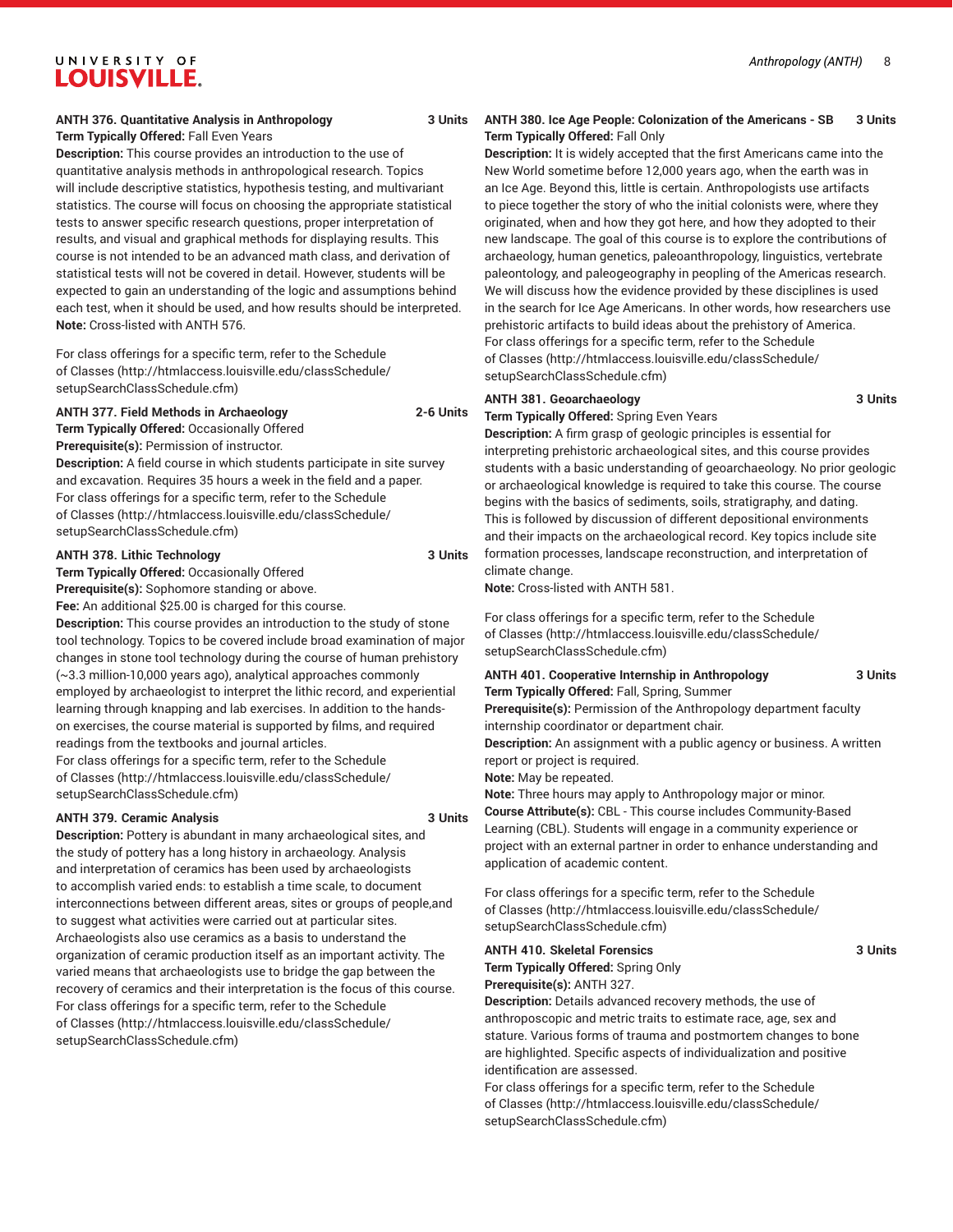#### **ANTH 430. Practicum in Anthropology Education**

**Term Typically Offered:** Occasionally Offered **Prerequisite(s):** Permission of instructor required. **Description:** A practical learning experience in active learning pedagogy and practices in anthropology education. This course includes experiential learning as a peer educator/undergraduate teaching assistant.

**Note:** Must be selected by instructor for anthropology UTA to enroll.

For class offerings for a specific term, refer to the [Schedule](http://htmlaccess.louisville.edu/classSchedule/setupSearchClassSchedule.cfm) [of Classes \(http://htmlaccess.louisville.edu/classSchedule/](http://htmlaccess.louisville.edu/classSchedule/setupSearchClassSchedule.cfm) [setupSearchClassSchedule.cfm\)](http://htmlaccess.louisville.edu/classSchedule/setupSearchClassSchedule.cfm)

#### **ANTH 450. Readings and Research 1-3 Units**

**Term Typically Offered:** Fall, Spring, Summer

**Prerequisite(s):** 9 hours in Anthropology or related areas and department chair consent.

**Description:** Supervised readings and research centered around a specific region or topical field of the student's choice.

**Note:** May be repeated for a maximum of 6 hours.

For class offerings for a specific term, refer to the [Schedule](http://htmlaccess.louisville.edu/classSchedule/setupSearchClassSchedule.cfm) [of Classes \(http://htmlaccess.louisville.edu/classSchedule/](http://htmlaccess.louisville.edu/classSchedule/setupSearchClassSchedule.cfm) [setupSearchClassSchedule.cfm\)](http://htmlaccess.louisville.edu/classSchedule/setupSearchClassSchedule.cfm)

#### **ANTH 451. Independent Study 1-3 Units**

**Term Typically Offered:** Fall, Spring, Summer **Prerequisite(s):** Minimum grade point average of 3.0 overall; minimum grade point average of 3.5 in the department, and at least 18 semester hours credit in the department.

For class offerings for a specific term, refer to the [Schedule](http://htmlaccess.louisville.edu/classSchedule/setupSearchClassSchedule.cfm) [of Classes \(http://htmlaccess.louisville.edu/classSchedule/](http://htmlaccess.louisville.edu/classSchedule/setupSearchClassSchedule.cfm) [setupSearchClassSchedule.cfm\)](http://htmlaccess.louisville.edu/classSchedule/setupSearchClassSchedule.cfm)

#### **ANTH 475. Engaged Anthropology - CUE 3 Units**

**Term Typically Offered:** Spring Only

**Prerequisite(s):** Junior standing and 15 credits in Anthropology or permission of instructor.

**Description:** In this course, students will explore anthropology as a profession and discipline that engages the public and contemporary issues and examine how majors use the knowledge and skills of an anthropology degree in the professional world. The purpose of this course is to enable students to make connections across sub fields, synthesize their understanding of anthropology, and think critically about its place in our communities and the world. The course will be team-taught and will cover the three sub-fields in the department: Cultural Anthropology, Biological Anthropology, and Archaeology. Course activities will include field trips, engagement with local organizations, and guest lectures. This course will also include a practicum intended to prepare anthropology majors for a successful job search or graduate school application in which students will learn to articulate the knowledge and skills they have acquired during their undergraduate degree.

**Course Attribute(s):** CUE - This course fulfills the Culminating Undergraduate Experience (CUE) requirement for certain degree programs. CUE courses are advanced-level courses intended for majors with at least 90 earned credits/senior-level status.

For class offerings for a specific term, refer to the [Schedule](http://htmlaccess.louisville.edu/classSchedule/setupSearchClassSchedule.cfm) [of Classes \(http://htmlaccess.louisville.edu/classSchedule/](http://htmlaccess.louisville.edu/classSchedule/setupSearchClassSchedule.cfm) [setupSearchClassSchedule.cfm\)](http://htmlaccess.louisville.edu/classSchedule/setupSearchClassSchedule.cfm)

**ANTH 499. Senior Honors Thesis 3 Units Term Typically Offered:** Fall, Spring

> **Prerequisite(s):** Senior class standing, major in anthropology; admission to Anthropology Department honors program. **Description:** To be taken only with consent of a member of the departmental faculty who agrees to act as thesis adviser. For class offerings for a specific term, refer to the [Schedule](http://htmlaccess.louisville.edu/classSchedule/setupSearchClassSchedule.cfm) [of Classes](http://htmlaccess.louisville.edu/classSchedule/setupSearchClassSchedule.cfm) ([http://htmlaccess.louisville.edu/classSchedule/](http://htmlaccess.louisville.edu/classSchedule/setupSearchClassSchedule.cfm) [setupSearchClassSchedule.cfm\)](http://htmlaccess.louisville.edu/classSchedule/setupSearchClassSchedule.cfm)

### **ANTH 507. Space, Place and Culture 3 Units**

**Term Typically Offered:** Occasionally Offered

**Prerequisite(s):** Graduate status, or consent of instructor. **Description:** This course is organized around the question of how culture is spatially distributed. How are specific spaces and places constructed, connected, and interpreted through cultural practices? For class offerings for a specific term, refer to the [Schedule](http://htmlaccess.louisville.edu/classSchedule/setupSearchClassSchedule.cfm) [of Classes](http://htmlaccess.louisville.edu/classSchedule/setupSearchClassSchedule.cfm) ([http://htmlaccess.louisville.edu/classSchedule/](http://htmlaccess.louisville.edu/classSchedule/setupSearchClassSchedule.cfm) [setupSearchClassSchedule.cfm\)](http://htmlaccess.louisville.edu/classSchedule/setupSearchClassSchedule.cfm)

#### **ANTH 508. History of Anthropology - WR, CUE 3 Units Term Typically Offered:** Fall, Spring

**Prerequisite(s):** Senior status, and 18 hours of Anthropology credits. **Description:** The course provides an integrated introduction to a history of theory and practice in anthropology. Interleaving examples from cultural, archaeological, and biological anthropology, the course delves into understanding anthropological work as the production of knowledge. Encountering elements from the traditional corpus of anthropological literature, as well as contrarian pieces, students will refine their abilities to hold an informed anthropological perspective, even as they reconcile and come to understand inconsistencies in the past practice of anthropology. This course is designed to furnish a strong basis for postbaccalaureate study and applied anthropological practice. **Note:** Anthropology graduate students cannot enroll in this class. **Note:** Approved for the Arts and Sciences upper-level requirement in written communication (WR).

**Course Attribute(s):** CUE - This course fulfills the Culminating Undergraduate Experience (CUE) requirement for certain degree programs. CUE courses are advanced-level courses intended for majors with at least 90 earned credits/senior-level status.

For class offerings for a specific term, refer to the [Schedule](http://htmlaccess.louisville.edu/classSchedule/setupSearchClassSchedule.cfm) [of Classes](http://htmlaccess.louisville.edu/classSchedule/setupSearchClassSchedule.cfm) ([http://htmlaccess.louisville.edu/classSchedule/](http://htmlaccess.louisville.edu/classSchedule/setupSearchClassSchedule.cfm) [setupSearchClassSchedule.cfm\)](http://htmlaccess.louisville.edu/classSchedule/setupSearchClassSchedule.cfm)

#### **ANTH 509. Archaeological Theory and Methods - WR 3 Units**

**Prerequisite(s):** Junior or senior status, and 18 hours of Anthropology credits.

**Description:** Archaeological theory and methods emphasizing basic practices and procedures in research skills and writing in archaeology. **Note:** Approved for the Arts and Sciences upper-level requirement in written communication (WR).

**Note:** Anthropology graduate students cannot enroll in this class.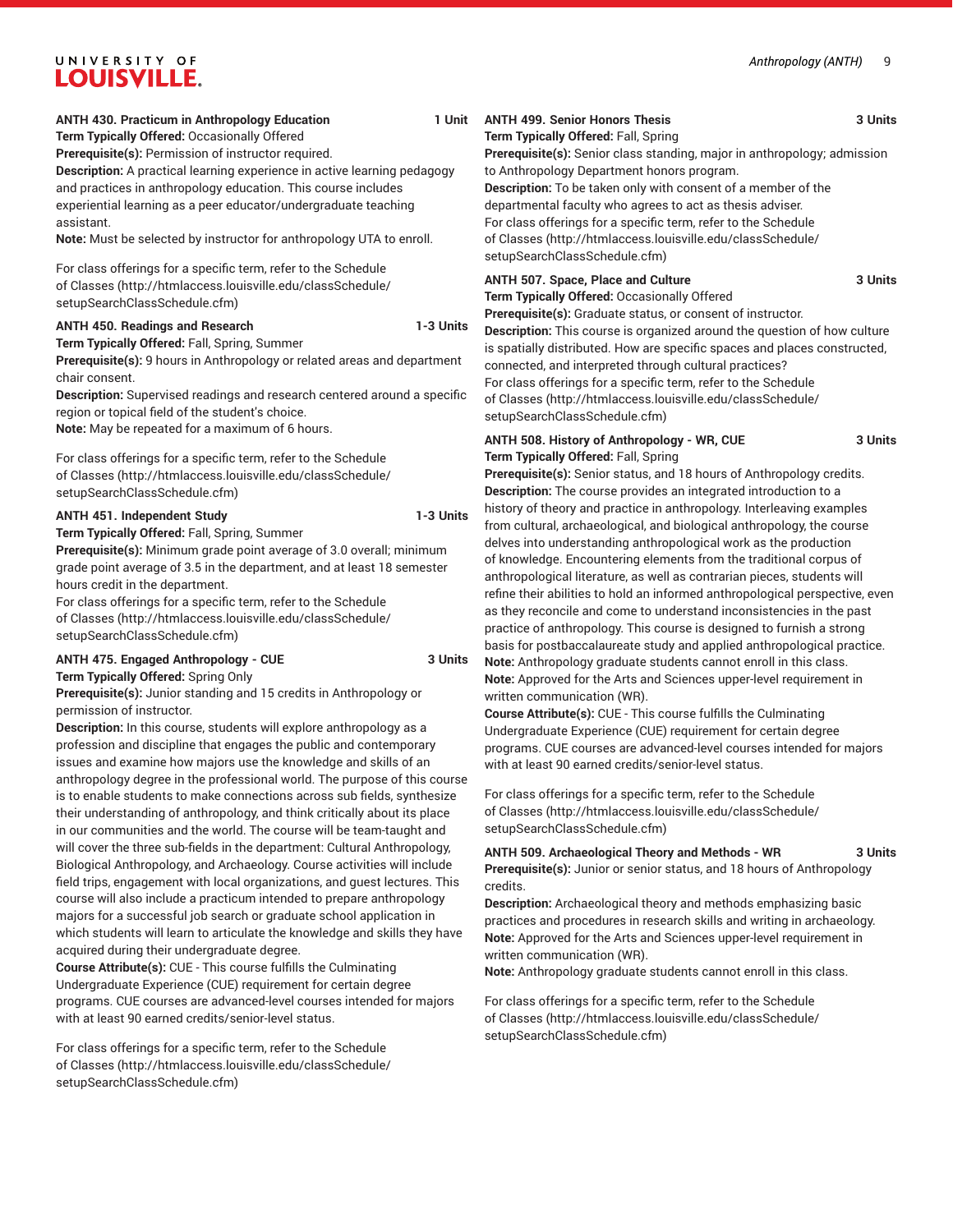# **ANTH 510. Methods in Biological Anthropology - WR 3 Units**

**Term Typically Offered:** Occasionally Offered

**Prerequisite(s):** ANTH 202, and either ANTH 303 or ANTH 353.

**Description:** Bio-anthro methods, general approaches to research, and data management skills. Covers anthropometric variation and analysis of molecular data.

**Note:** Anthropology graduate students may not enroll in this course. **Note:** Approved for the Arts and Sciences upper-level requirement in written communication (WR).

For class offerings for a specific term, refer to the [Schedule](http://htmlaccess.louisville.edu/classSchedule/setupSearchClassSchedule.cfm) [of Classes \(http://htmlaccess.louisville.edu/classSchedule/](http://htmlaccess.louisville.edu/classSchedule/setupSearchClassSchedule.cfm) [setupSearchClassSchedule.cfm\)](http://htmlaccess.louisville.edu/classSchedule/setupSearchClassSchedule.cfm)

#### **ANTH 511. Ethnographic Methods - WR 3 Units**

**Term Typically Offered:** Occasionally Offered

**Prerequisite(s):** Junior or senior status, and 18 hours of Anthropology credits.

**Description:** Explores the range of qualitative research methods and techniques. Emphasis is on designing and developing a research project and conducting ethnographic fieldwork.

**Note:** Approved for the Arts and Sciences upper-level requirement in written communication (WR).

**Note:** Anthropology graduate students cannot enroll in this class. **Course Attribute(s):** CBL - This course includes Community-Based Learning (CBL). Students will engage in a community experience or project with an external partner in order to enhance understanding and application of academic content.

For class offerings for a specific term, refer to the [Schedule](http://htmlaccess.louisville.edu/classSchedule/setupSearchClassSchedule.cfm) [of Classes \(http://htmlaccess.louisville.edu/classSchedule/](http://htmlaccess.louisville.edu/classSchedule/setupSearchClassSchedule.cfm) [setupSearchClassSchedule.cfm\)](http://htmlaccess.louisville.edu/classSchedule/setupSearchClassSchedule.cfm)

#### **ANTH 512. Methods in Skeletal Forensics - WR 3 Units Term Typically Offered:** Occasionally Offered

**Prerequisite(s):** ANTH 202 or ANTH 204, and ANTH 327, and ANTH 410. **Description:** This course trains students in the methods for documenting and preparing a skeletal forensics analysis report. Students will analyze a set of skeletal remains of an "unknown" individual or individuals, catalog and enter each element into a database for analysis, analyze the results, and write a report of the unknown individual(s) including species, age, ancestry, stature, sex and any trauma or pathologies present. Students will produce a documented report of the remains that could be entered as evidence and stand scrutiny of a court or coroner's rendering. **Note:** Approved for the Arts and Sciences upper-level requirement in written communication (WR).

For class offerings for a specific term, refer to the [Schedule](http://htmlaccess.louisville.edu/classSchedule/setupSearchClassSchedule.cfm) [of Classes \(http://htmlaccess.louisville.edu/classSchedule/](http://htmlaccess.louisville.edu/classSchedule/setupSearchClassSchedule.cfm) [setupSearchClassSchedule.cfm\)](http://htmlaccess.louisville.edu/classSchedule/setupSearchClassSchedule.cfm)

#### ANTH 517. Anthropology of China 3 Units **Term Typically Offered:** Fall Only

**Prerequisite(s):** Graduate standing or permission of the instructor. **Description:** It is widely acknowledged that China is a rising power in the global political economy. However, with the coexistence of tradition and modernity, the nature of Chinese culture and society remains heavily debated. This course explores a wide range of topics and issues that constitute the socio-cultural fabric of contemporary mainland Chinese society. These topics include, but are not limited to, family, gender, ethnicity, religion, education, politics, and economics. Our

investigation will focus on two broad themes: 1) the unity and diversity of Chinese society, and 2) the continuity and change that took place from late traditional China to the present. The goal of this course includes learning various aspects of Chinese culture and society, studying diverse anthropological approaches to the study of China, and examining the political dimensions of representation.

**Note:** Cross-listed with AST 517.

**Note:** Students may not receive credit for this course and ANTH 317 or AST 317.

For class offerings for a specific term, refer to the [Schedule](http://htmlaccess.louisville.edu/classSchedule/setupSearchClassSchedule.cfm) [of Classes](http://htmlaccess.louisville.edu/classSchedule/setupSearchClassSchedule.cfm) ([http://htmlaccess.louisville.edu/classSchedule/](http://htmlaccess.louisville.edu/classSchedule/setupSearchClassSchedule.cfm) [setupSearchClassSchedule.cfm\)](http://htmlaccess.louisville.edu/classSchedule/setupSearchClassSchedule.cfm)

#### **ANTH 522. Ecology, Politics and Culture 3 Units**

**Description:** This course examines the relations between ecology, economic system, culture, ideology and power relations. The focus moves back and forth between theoretical synthesis and case studies. The case studies are both ethnographic and historical. A few of the themes treated in detail: the role of religious ritual in regulating certain environments; the mutual influences of ecology and political economy in the making of "the Third World"; the local and global politics of national parks; combined and uneven development. Stress is laid on political ecology as a complex, shifting, analytical framework. Questions of sustainability weave in and out of the proceedings. Also emphasized: the story of ecological analysis over the last seventy years is a story about changing relations between anthropology and other social sciences. For class offerings for a specific term, refer to the [Schedule](http://htmlaccess.louisville.edu/classSchedule/setupSearchClassSchedule.cfm) [of Classes](http://htmlaccess.louisville.edu/classSchedule/setupSearchClassSchedule.cfm) ([http://htmlaccess.louisville.edu/classSchedule/](http://htmlaccess.louisville.edu/classSchedule/setupSearchClassSchedule.cfm) [setupSearchClassSchedule.cfm\)](http://htmlaccess.louisville.edu/classSchedule/setupSearchClassSchedule.cfm)

#### **ANTH 526. Archaeology as Practice 3 Units Prerequisite(s):** ANTH 204.

**Description:** This course focuses on the analytical techniques that archaeologists use to study the past. Students will learn the practice of archaeology emphasizing modern methods of survey, excavation and analysis used to investigate the past. By the end of the course, students will have learned how to construct their own research plan, collect and analyze their data and draw inferences about the past. For class offerings for a specific term, refer to the [Schedule](http://htmlaccess.louisville.edu/classSchedule/setupSearchClassSchedule.cfm) [of Classes](http://htmlaccess.louisville.edu/classSchedule/setupSearchClassSchedule.cfm) ([http://htmlaccess.louisville.edu/classSchedule/](http://htmlaccess.louisville.edu/classSchedule/setupSearchClassSchedule.cfm) [setupSearchClassSchedule.cfm\)](http://htmlaccess.louisville.edu/classSchedule/setupSearchClassSchedule.cfm)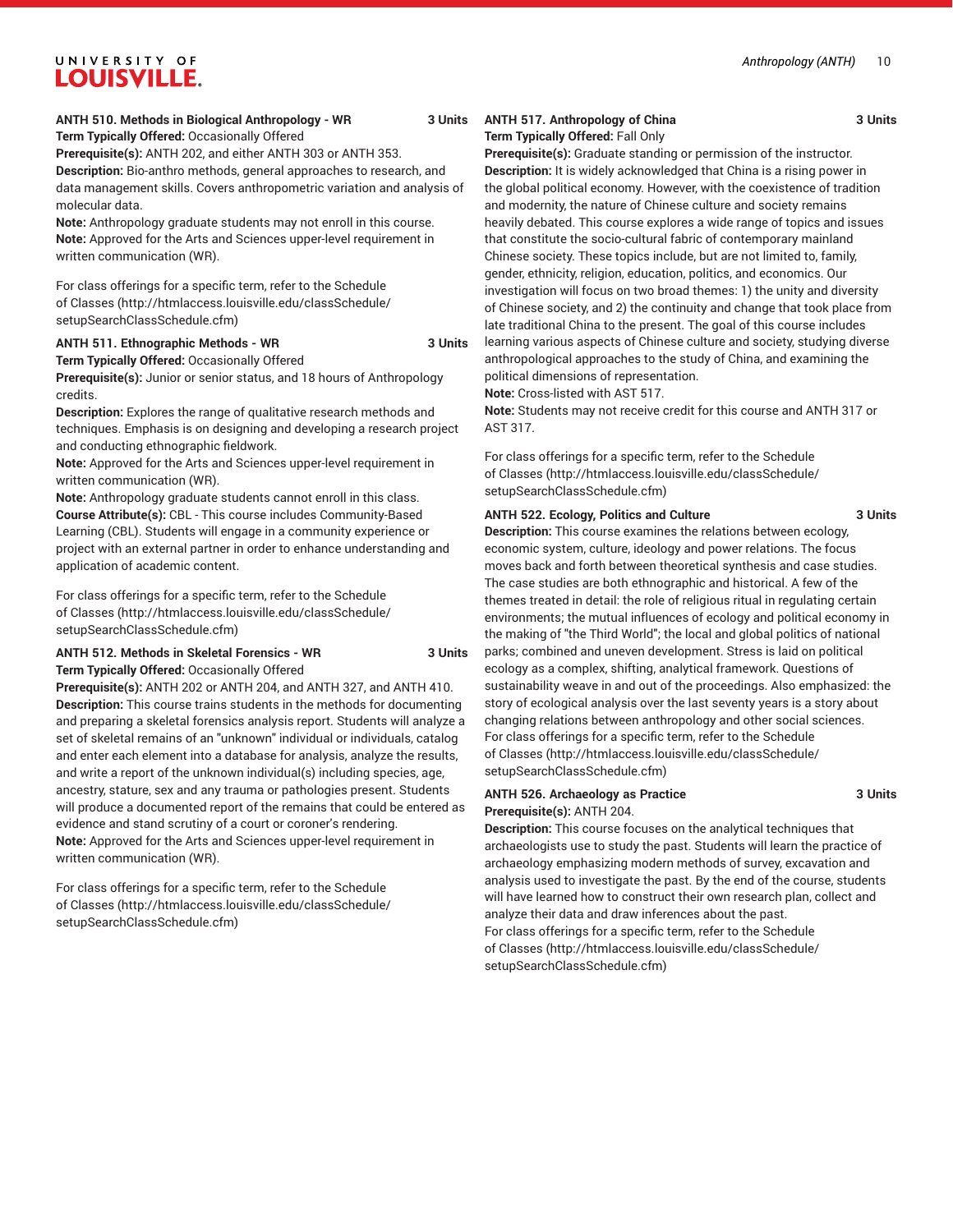#### **ANTH 528. Animals and Humans 3 Units**

**Description:** This course explores the complex and often contradictory ways that humans interact with animals. We cover a range of topics emerging from a multidisciplinary perspective including the origins of hunting and domestication: modern animal economies; cross-cultural attitudes toward animals; symbolic representations of animals in art, literature, religion and folklore; animals as companions; and the status of animals, both wild and domestic, in contemporary society. Students will gain a broad, cross-cultural perspective on the relationship humans have with the rest of the animal kingdom, focused mainly on other mammals. For class offerings for a specific term, refer to the [Schedule](http://htmlaccess.louisville.edu/classSchedule/setupSearchClassSchedule.cfm) [of Classes \(http://htmlaccess.louisville.edu/classSchedule/](http://htmlaccess.louisville.edu/classSchedule/setupSearchClassSchedule.cfm) [setupSearchClassSchedule.cfm\)](http://htmlaccess.louisville.edu/classSchedule/setupSearchClassSchedule.cfm)

#### **ANTH 529. Zooarchaeology 3 Units**

**Prerequisite(s):** Graduate student status.

**Description:** The course will provide basic instruction in the identification of animal remains commonly recovered from archaeological sites. It will follow a taphonomic approach to zooarchaeology with an emphasis on understanding and interpreting the formation of archaeological faunal assemblages. The course examines approaches to using bone data to construct and investigate archaeological questions. Students will engage in hands-on identification and interpretation of animal remains commonly found in archaeological sites.

For class offerings for a specific term, refer to the [Schedule](http://htmlaccess.louisville.edu/classSchedule/setupSearchClassSchedule.cfm) [of Classes \(http://htmlaccess.louisville.edu/classSchedule/](http://htmlaccess.louisville.edu/classSchedule/setupSearchClassSchedule.cfm) [setupSearchClassSchedule.cfm\)](http://htmlaccess.louisville.edu/classSchedule/setupSearchClassSchedule.cfm)

#### **ANTH 530. Human Impacts on Past Environments 3 Units**

**Prerequisite(s):** Graduate status, or consent of instructor.

**Description:** This course is about the archaeological and paleoecological record of past human impacts on Earth. We will explore a number of concepts regarding socio-natural systems including land degradation, perception, resilience and sustainability. The course will provide a background for understanding the ways archaeologists and paleoecologists reconstruct past environments and recognize human impacts. We will examine a number of global case studies and discuss the possible lessons for current and future decision-making in human land-use.

For class offerings for a specific term, refer to the [Schedule](http://htmlaccess.louisville.edu/classSchedule/setupSearchClassSchedule.cfm) [of Classes \(http://htmlaccess.louisville.edu/classSchedule/](http://htmlaccess.louisville.edu/classSchedule/setupSearchClassSchedule.cfm) [setupSearchClassSchedule.cfm\)](http://htmlaccess.louisville.edu/classSchedule/setupSearchClassSchedule.cfm)

#### **ANTH 531. Anthropology of Water 3 Units**

**Description:** Explores the political ecology of water from prehistory to present; integrates the archaeological and historical record with contemporary examples of water management; emphasis on privatization, globalization, and health.

For class offerings for a specific term, refer to the [Schedule](http://htmlaccess.louisville.edu/classSchedule/setupSearchClassSchedule.cfm) [of Classes \(http://htmlaccess.louisville.edu/classSchedule/](http://htmlaccess.louisville.edu/classSchedule/setupSearchClassSchedule.cfm) [setupSearchClassSchedule.cfm\)](http://htmlaccess.louisville.edu/classSchedule/setupSearchClassSchedule.cfm)

#### **ANTH 534. Food and Farm Movements in the Americas 3 Units**

**Description:** An overview of social and political activism associated with agriculture and food.

For class offerings for a specific term, refer to the [Schedule](http://htmlaccess.louisville.edu/classSchedule/setupSearchClassSchedule.cfm) [of Classes \(http://htmlaccess.louisville.edu/classSchedule/](http://htmlaccess.louisville.edu/classSchedule/setupSearchClassSchedule.cfm) [setupSearchClassSchedule.cfm\)](http://htmlaccess.louisville.edu/classSchedule/setupSearchClassSchedule.cfm)

## **ANTH 535. Nutritional Anthropology 3 Units**

**Description:** This course provides students with a broad overview of topics in nutritional anthropology; an area of study that is highly multidisciplinary. Students will learn to critically think about the impact of culture concerning the current understanding of nutrition in a biocultural context. The course will range over nutritional aspects of human evolution, federal perspectives on nutrition, aspects of nutritional epidemiology, food and ethnicity, food and self, and obesity as culture bound syndrome.

For class offerings for a specific term, refer to the [Schedule](http://htmlaccess.louisville.edu/classSchedule/setupSearchClassSchedule.cfm) [of Classes](http://htmlaccess.louisville.edu/classSchedule/setupSearchClassSchedule.cfm) ([http://htmlaccess.louisville.edu/classSchedule/](http://htmlaccess.louisville.edu/classSchedule/setupSearchClassSchedule.cfm) [setupSearchClassSchedule.cfm\)](http://htmlaccess.louisville.edu/classSchedule/setupSearchClassSchedule.cfm)

#### **ANTH 540. Health and Civilization 3 Units**

**Term Typically Offered:** Occasionally Offered

**Prerequisite(s):** Graduate status, or consent of instructor. **Description:** The central goal of this course is to understand how at multiple bio-cultural levels human populations (past and present) respond to their surroundings and social contexts, and how their responses can affect human health, the environment, and their own adaptation. To achieve this goal, the course will be focused on human lifestyle changes, the emerging of new diseases, and epidemiological transitions developed after the agricultural revolution and after the rise of complex, interdependent, and crowded societies.

For class offerings for a specific term, refer to the [Schedule](http://htmlaccess.louisville.edu/classSchedule/setupSearchClassSchedule.cfm) [of Classes](http://htmlaccess.louisville.edu/classSchedule/setupSearchClassSchedule.cfm) ([http://htmlaccess.louisville.edu/classSchedule/](http://htmlaccess.louisville.edu/classSchedule/setupSearchClassSchedule.cfm) [setupSearchClassSchedule.cfm\)](http://htmlaccess.louisville.edu/classSchedule/setupSearchClassSchedule.cfm)

#### **ANTH 549. Modes of Consiousness 3 Units**

**Term Typically Offered:** Occasionally Offered

**Description:** This course is devoted to examining how consciousness mediates between humans and the wider material world. While all of the concepts central to anthropology and the other social sciences-culture, society, evolution, history, mind, politics, economics-are premised in consciousness, the premise receives attention only sporadically. The attention that has been paid reveals that consciousness is not uniform. It has various modes. Thus the course focuses on these. For class offerings for a specific term, refer to the [Schedule](http://htmlaccess.louisville.edu/classSchedule/setupSearchClassSchedule.cfm) [of Classes](http://htmlaccess.louisville.edu/classSchedule/setupSearchClassSchedule.cfm) ([http://htmlaccess.louisville.edu/classSchedule/](http://htmlaccess.louisville.edu/classSchedule/setupSearchClassSchedule.cfm) [setupSearchClassSchedule.cfm\)](http://htmlaccess.louisville.edu/classSchedule/setupSearchClassSchedule.cfm)

#### **ANTH 555. Black Death: The Pandemic that Changed Human History 3 Units**

#### **Term Typically Offered:** Fall Even Years

**Description:** The Black Death of the fourteenth century is, perhaps, one of the most studied and discussed pandemics in human history, but still we are trying to answer different questions such as: Where did it start? How accurate is retrospective diagnosis? How did different societies and countries react against the Black Death? What were the religious and social responses to the Black Death? How did the Black Death change human populations and lifestyles? The interplay and dialogue among disciplines such as history, anthropology, and biology help us to understand how infectious diseases affect our species, and a bio-cultural approach will create a more comprehensive and holistic scenario when reconstructing the impact of epidemics on human populations. **Note:** Cross-listed with ANTH 355.